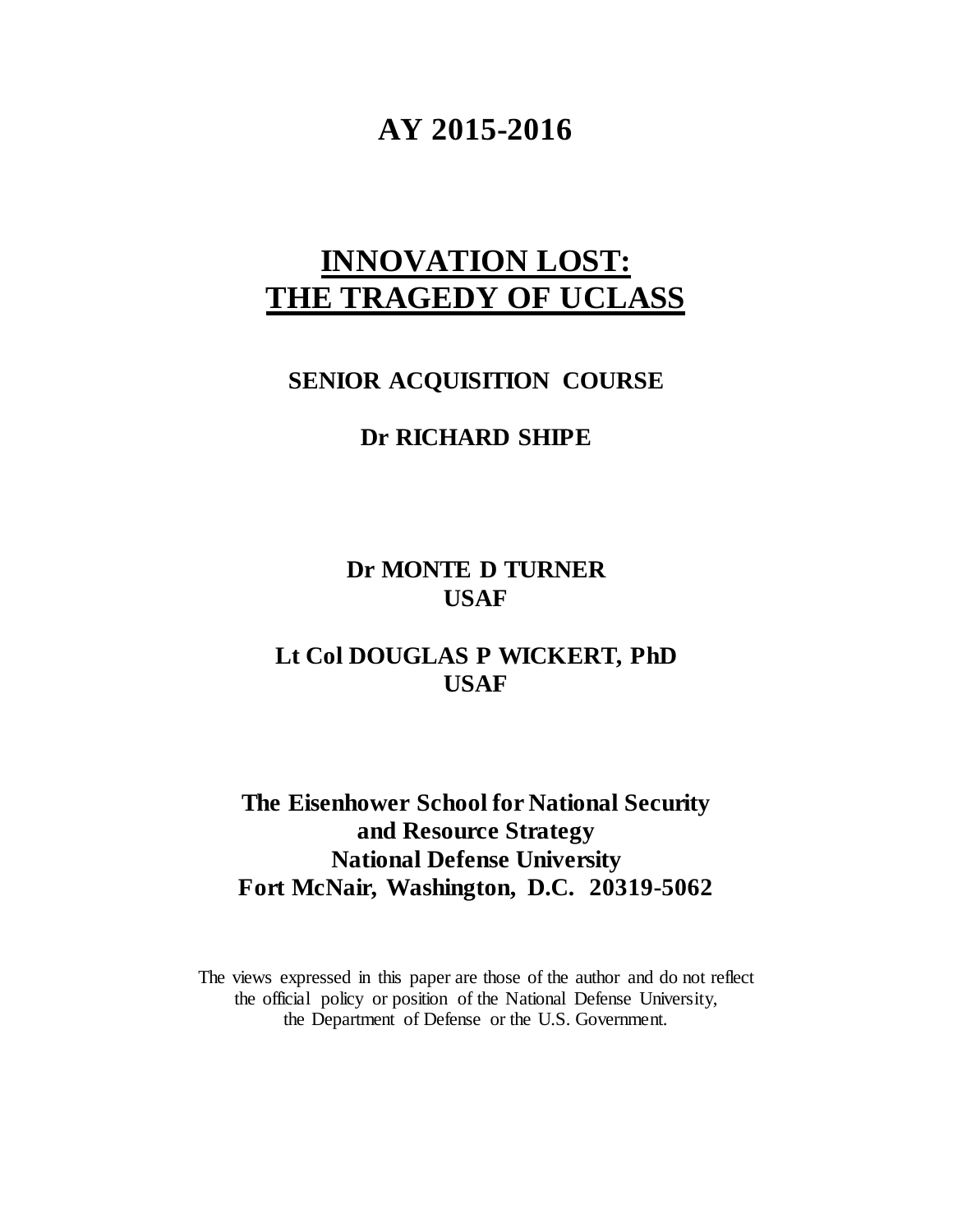### **Innovation Lost: The Tragedy of UCLASS**

*"The U.S. military will invest as required to ensure its ability to operate effectively in anti-access and area denial (A2/AD) environments."* 2012 Defense Strategic Guidance[1](#page-31-0)

*"At stake here is not just the operational relevance of the carrier air wing in the future, but, really, the strategic relevance of the aircraft carrier for decades to come."* Robert Martinage[2](#page-31-1)

The stunning defeat of the superior and better-equipped French army at Agincourt 600 years ago by an exhausted and vastly outnumbered English force offers many lessons to military planners, not the least of which regards the adoption of innovation. For several weeks preceding the battle, the English army had endured a forced march across the contested French countryside and faced France's area denial measures. But when they finally met the French army on an October morning after a cold, sleepless night on an open muddy field, the English archers used their new longbow technology to devastating effect against the French. It was employment of the longbow--an innovation that permitted a faster firing rate at a longer range than the previously dominant cross bow--that proved crucial in the success of that few, that happy few, that band of brothers on the fields of Agincourt.

The Navy faces a challenge in the Pacific that would not be unfamiliar to Henry V in Normandy. US strategic guidance expects China to continue to invest in anti-access, area denial (A2/AD) technology that undermines the ability of the US Navy to project power in the Pacific.<sup>[3](#page-31-2)</sup> The Unmanned Carrier-Launched Airborne Surveillance and Strike (UCLASS) system was conceived as a key next-generation capability to provide a means to penetrate and persist in A2/AD environments. However, despite 15 years of research and development (R&D), a wellfunded transition path over the valley of death, $4$  and clear guidance from the Secretary of Defense and Congress, the Navy is reluctant to embrace the innovation that a fully-capable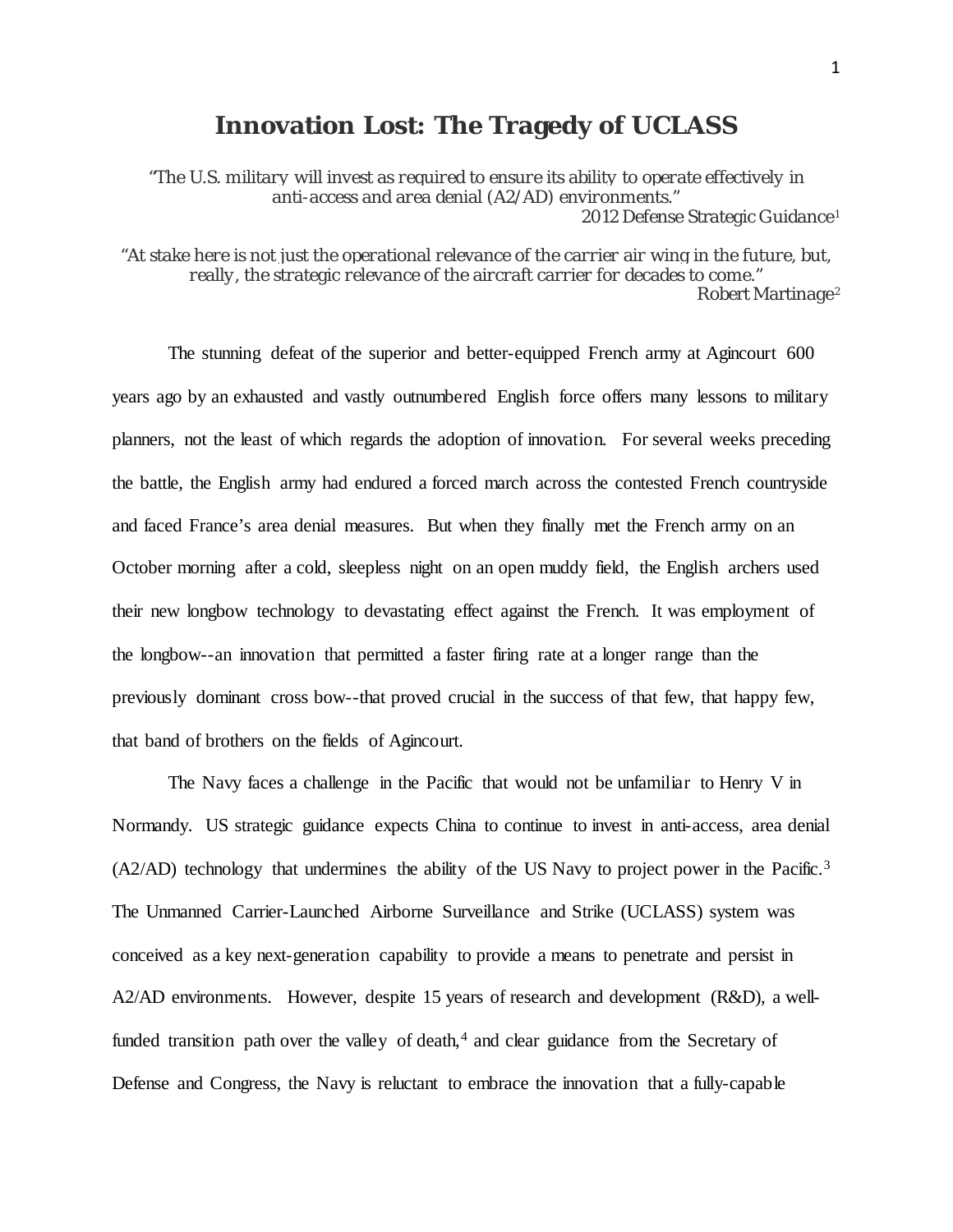unmanned strike aircraft could bring to naval forces. Consistent with common theories that bureaucracies have difficulty with innovating on their own, the Navy steadily diluted the requirements for UCLASS over the course of five years from a full-stealth combat system to a less stealthy surveillance platform before finally settling on an unmanned tanker largely confined to uncontested airspace. Shakespeare's Henry V boldly proclaimed before Agincourt that "All things are ready if our minds be so." When it comes to innovation via UCLASS, the Navy's mind is not yet ready.

This paper reviews the innovation life cycle, examines the origins and vision of the UCLASS program, describes the interaction between Congress, the Navy, and the Office of the Secretary of Defense (OSD), and then outlines and explores the natural resistance military services have against disruptive innovation. The Navy's failure to adopt the UCLASS innovation provides an opportunity to test the traditional theories on adoption of military innovation; namely, the theories associated with Barry Posen,<sup>[5](#page-32-0)</sup> Stephen Rosen,<sup>[6](#page-32-1)</sup> Owen Cote<sup>[7](#page-32-2)</sup> and Harvey Sapolsky,<sup>[8](#page-32-3)</sup> and Theo Farrell<sup>9</sup> and Elizabeth Kier.<sup>[10](#page-32-5)</sup> Finally, this paper offers a general framework for success for those who seek to push innovation within the services.

We argue that the Navy needs a much stronger internal UCLASS advocate to lead the program through development and initial operational capability if the aircraft carrier is to avoid obsolescence in the coming decades. Further, the inability to successfully integrate this innovation with manned strike capabilities in a manner consistent with initial visions will delay the adoption of these technologies by other services and potentially further erode the lead that the US enjoys in capability relative to both allies and adversaries that are pushing to reap the benefits of unmanned combat air systems.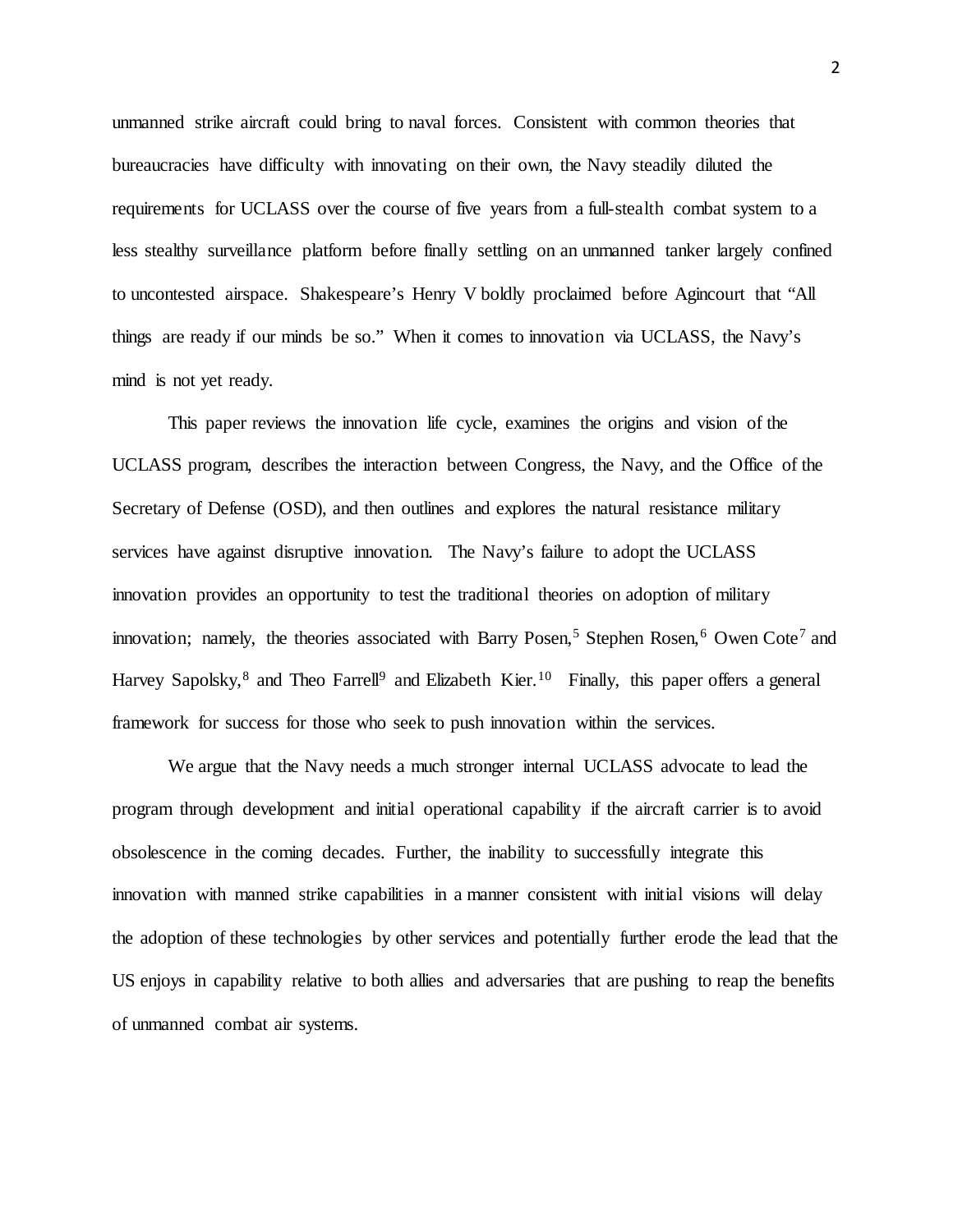Note this paper analyzes an active program in the midst of ongoing change and undergoing continued scrutiny by a number of influential parties in the military, civil, and industrial communities. Previous case studies describing the requirements process for large systems development and acquisition have had the benefit of many years of reflection and are typically written after the system has been fielded. Examples include the 1987 Trident Study<sup>11</sup>,<sup>[12](#page-33-1)</sup> (written 15 years after the requirements were set) and the  $2014$  $2014$  and  $2015 \text{ CR} \text{S}^{13}$  $2015 \text{ CR} \text{S}^{13}$  $2015 \text{ CR} \text{S}^{13}$  and  $\text{GAO}^{14}$ reviews of the F-35 program. These case studies and requirement reviews benefited from time in understanding the influences that guided the system through its development.

#### *In search of the next Offset*

The UCLASS program is widely considered a representative component of DoD's ofttouted Third Offset Strategy. Then Secretary of Defense Hagel's comments in 2014 that "Our long-term security will depend on whether we can address today's crises while also planning and preparing for tomorrow's threats" could have been made by President Eisenhower in 1953 when he initiated the New Look that focused on nuclear weapons as America's competitive advantage vis-à-vis the Soviet Union. Hagel continued that security under resource constraints "requires making disciplined choices and meeting all our nation's challenges with long-term vision."<sup>15</sup> The Eisenhower administration did exactly that in making the acquisition choices leading to the development of the nuclear triad. The Atlas intercontinental ballistic missile (ICBM) program became operational in 1959 after having been given the highest national priority in 1954.<sup>[16](#page-33-5)</sup> The B-52 entered service in 1955,<sup>[17](#page-33-6)</sup> and the Polaris submarine-launched ballistic missile (SLBM) followed in 1960 after only four years of development.<sup>[18](#page-33-7)</sup> These technological advances and the strategic shift of Eisenhower's New Look would later be branded as the First Offset. The First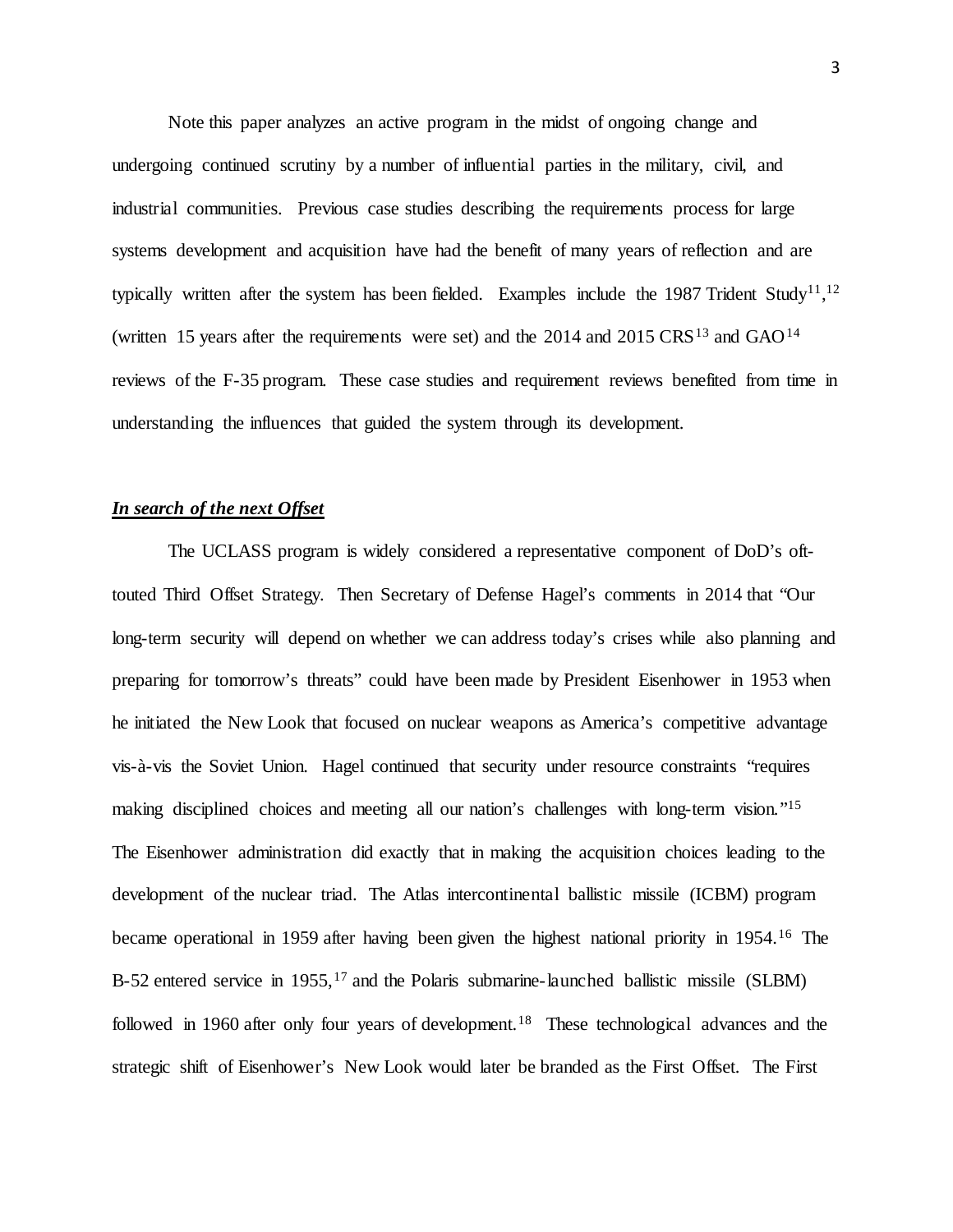Offset is best characterized as requirements pulling technology development. In other words, the focused development and acquisition of major programs that built the nuclear triad began *after* the New Look strategy of nuclear deterrence was adopted.

In contrast, the Second Offset was more technology push than requirements pull. The Second Offset is used to describe the combination of stealth and precision that was developed in the 1970s and fielded in the 1980s. DARPA's Have Blue program, launched in 1974, would lead to the development of the F-117 Stealth Fighter (IOC 1983) and Tacit Blue, started in 1978, would lead to the B-2 Stealth Bomber (IOC [19](#page-34-0)97).<sup>19,[20](#page-34-1)</sup> The precision-guided PAVEWAY II  $\&$ III laser-guided bomb (LGB) systems begun development in the mid-70s, but the real *coup de grâce* for precision was the Global Positioning System (GPS) which had launched its first four test satellites by 1978.<sup>[21](#page-34-2)</sup> Unlike the weapons systems that supported Eisenhower's New Look, the stealth and precision technologies of the 1970s emerged independently and only after they were proven did they become part of a coherent strategy under the Reagan administration to counter the Soviet's in Europe who by this point enjoyed parity in nuclear deterrence and a marked numerical advantage in conventional arms.

It is noteworthy and currently relevant that both of the first two strategic offsets occurred during periods of budget austerity as part of post-war budget reductions. After more than a decade of flush spending due to the wars in Afghanistan and Iraq, the Department of Defense is again facing budget reductions on the order of those in the post-Korean and post-Vietnam eras (Figure 1). As then Secretary of Defense Chuck Hagel observed, these reductions take place in the context of "countries like Russia and China… heavily investing in military modernization programs to blunt our military's technological edge, fielding advanced aircraft, submarines, and both longer range and more accurate missiles."<sup>[22](#page-34-3)</sup> This motivates DoD's search for a Third Offset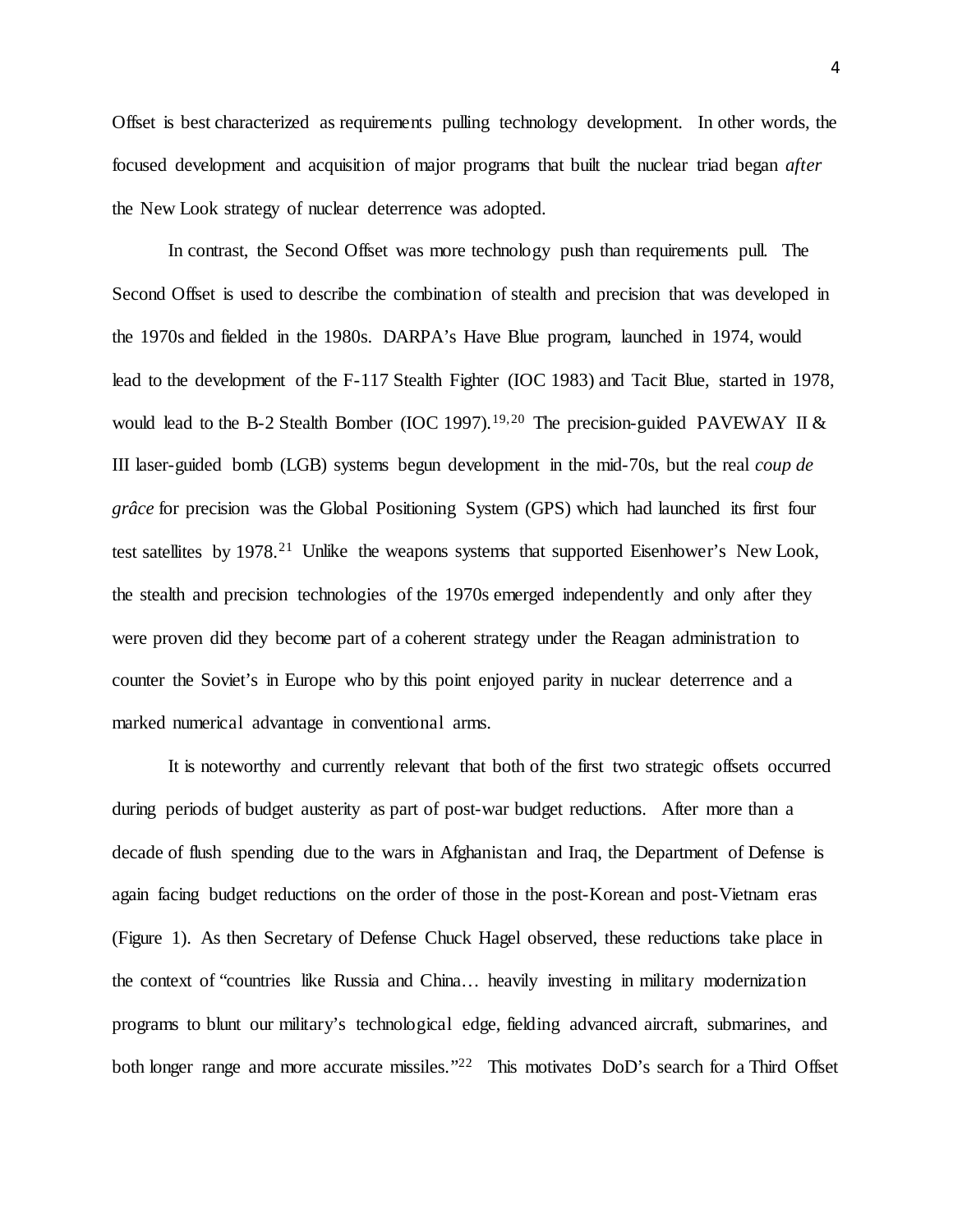to increase "the competitive advantage of our American forces and our allies over the coming decades."[23](#page-34-4) As such, the DoD is looking to technological advances in "robotics, autonomous operating guidance and control systems, visualization, biotechnology, miniaturization, advanced computing and big data, and additive manufacturing" to create a "technological overmatch against potential adversaries whenever or wherever we encounter them.["24](#page-34-5)



Former Undersecretary of the Navy Robert Martinage argues that "a new Offset Strategy must take account of America's fiscal circumstances but, at its core, it must address the most pressing military challenge that we face: maintaining our ability to project power globally to deter potential adversaries and reassure allies and friends despite the emergence of A2/AD threats.["26](#page-34-7) This underscores the primary motivation behind the UCLASS system: a nextgeneration system designed to deliver a needed capability against an emerging a threat by a fiscally affordable means. In a white paper arguing for a new offset strategy, Martinage explains the potential for reduced life-cycle costs promised by UCLASS:

Significantly reduced life-cycle costs are possible with unmanned systems by obviating the need to procure large numbers of platforms for a training "pipeline," as well as reduced operations and maintenance costs associated with training and maintaining combat readiness in peacetime and personnel savings.... With N-UCAS,<sup>[27](#page-34-8)</sup> there would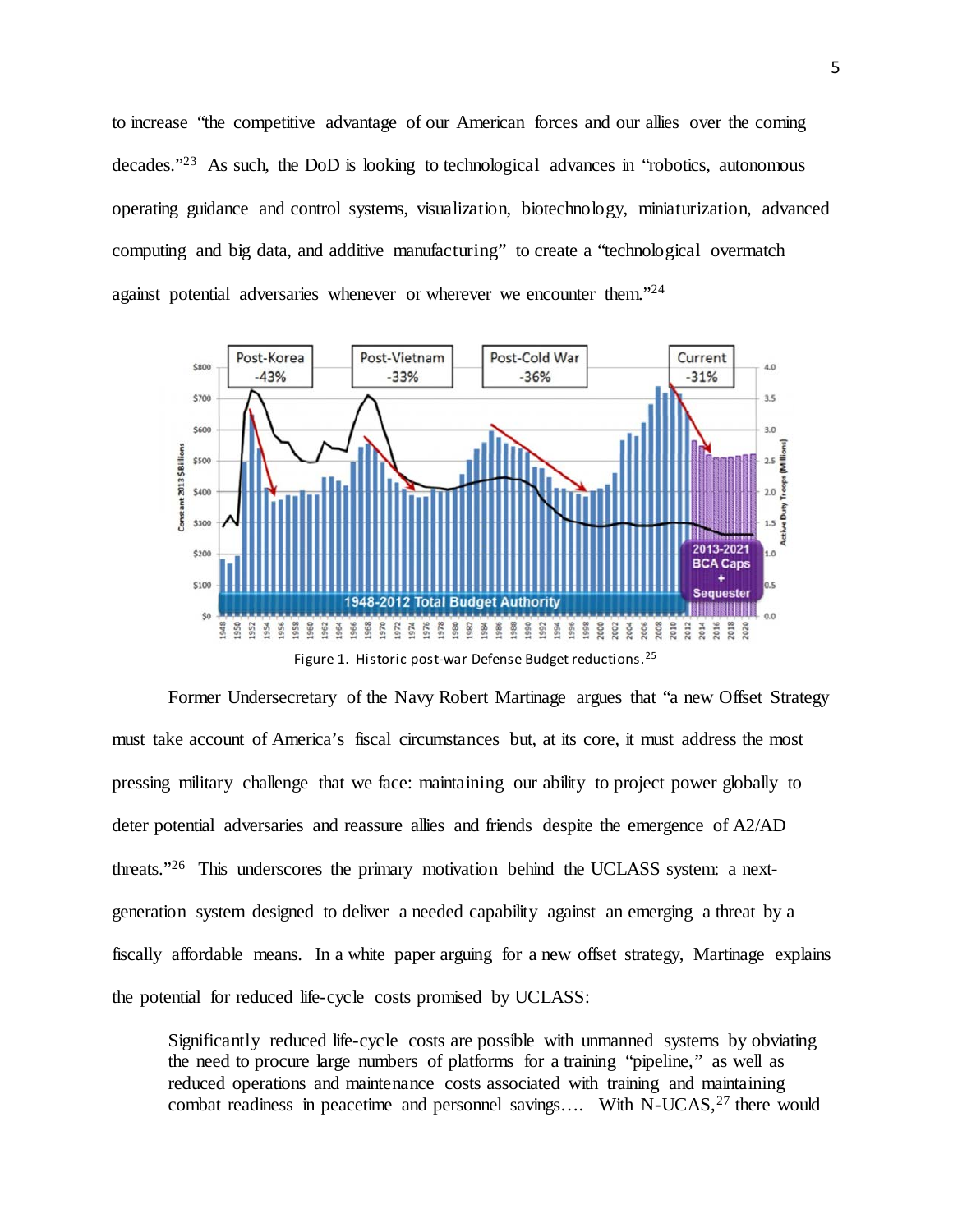be no need to train pilots, so the Navy would only need to buy the number required to equip the maximum number of deployable carriers (typically 2-3 carriers are deployed on a steady-state basis and another 2-3 carriers can be "surged" in a crisis), and they would generally fly these aircraft only when deployed. As a result, compared to manned aircraft, the Navy could buy about half as many carrier-based UAS and fly them less than half as often, potentially generating billions of dollars in saving in procurement as well as operations and support.[28](#page-34-9)

The UCLASS system was thus proposed as part of a deliberate strategy built around a requirement to project power in contested and denied airspace and in the context of expectations for continued constraints on future defense spending. In this sense, the Third Offset is reminiscent of the First: requirements preceded and defined the development of the major weapons programs which were deemed a more affordable force structure for countering expected threats. But in terms of technology maturity and readiness, the UAS systems of the Third Offset more closely resemble the Second Offset. As we shall see, the similarity between the Second and Third Offsets are stronger given the service's initial reluctance to embrace the innovation.

#### *Technology Demonstrators: The Origins of UCLASS*

The seeds of UCLASS are traced back to a flurry of UAV technology demonstration programs at the turn of the century. The 2000 and 2002 DoD UAV Roadmaps identified more than 20 UAV programs then in development and promised "profound opportunities to transform the manner in which this country conducts a wide array of military and military support operations."[29](#page-34-10) DARPA and the Air Force began development of the Boeing X-45 as part of the Unmanned Combat Air Vehicle (UCAV) program in 1999. Soon thereafter, DARPA launched the UCAV-N program with the Navy which led to the demonstration of carrier-capable technology in the Boeing X-46 and Northrup-Grumman X-47A. These UCAV-N aircraft had their respective first flights in May 2002 and Feb 2003. In June 2003, the Undersecretary of Defense for Acquisition Technology and Logistics (USD AT&L) directed DARPA to merge the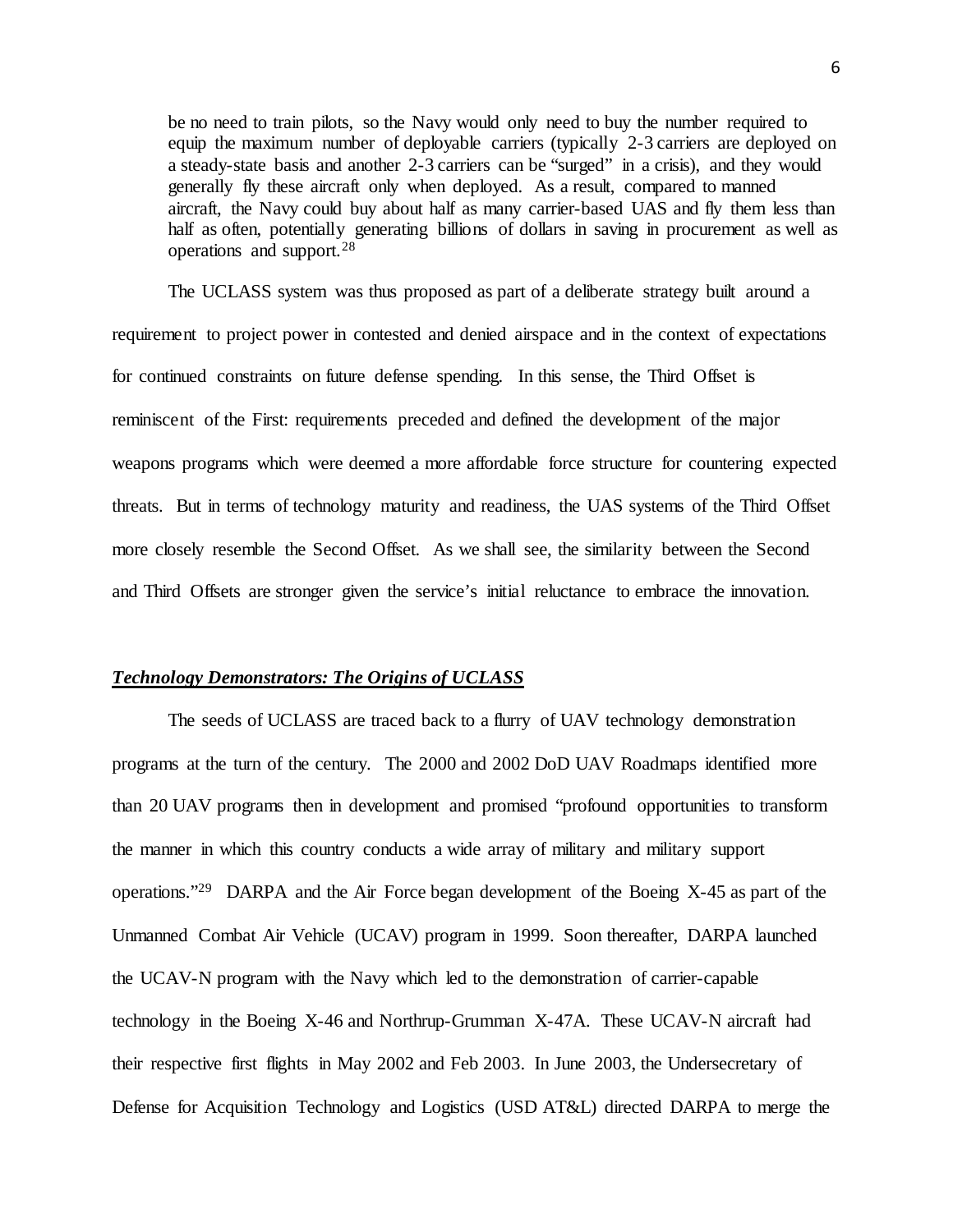UCAV and UCAV-N programs.<sup>30</sup> The consolidated Joint Unmanned Combat Air Systems (J-UCAS) technology demonstration program was a "joint DARPA-Air Force-Navy effort to demonstrate the technical feasibility, military utility and operational value of a networked system of high performance, weaponized unmanned air vehicles to effectively and affordably prosecute 21st century combat missions."[31](#page-34-12)

Compared to the original UCAV timeline, the J-UCAS program timeline delayed the start of system development in order to provide more time to mature the technology, but innovation was still at the heart of the program with several new requirements and enhanced capabilities.<sup>[32](#page-34-13)</sup> But almost from the beginning, J-UCAS met headwinds. Funding for J-UCAS was cut by more than \$1 billion in early 2004 and leadership was transitioned to the Air Force with "Navy participation." The Department of Defense "restructured" the J-UCAS program again in the 2006 Quadrennial Defense Review (QDR).<sup>[33](#page-34-14)</sup> The Air Force decided to shift focus to pursue an unmanned, penetrating, long-range bomber to modernize its bomber force. (The contract for the B-21, née Next-Gen Bomber before designation as the Long Range Strike Bomber (LRS-B), was finally awarded in October  $2015.^{34}$ )



*Figure 2. Demonstration systems contributing to the development of the UCLASS system concept. Beginning with the DARPA UCAV X-45A, the Air Force and Navy were partnered for a short period under J-UCAS. The Navy took up the reigns under N-UCAS which led to the development UCAV-D X-47B that served it well through an impressive series of demonstrations that included carrier take-off and landing and autonomous aerial refueling.*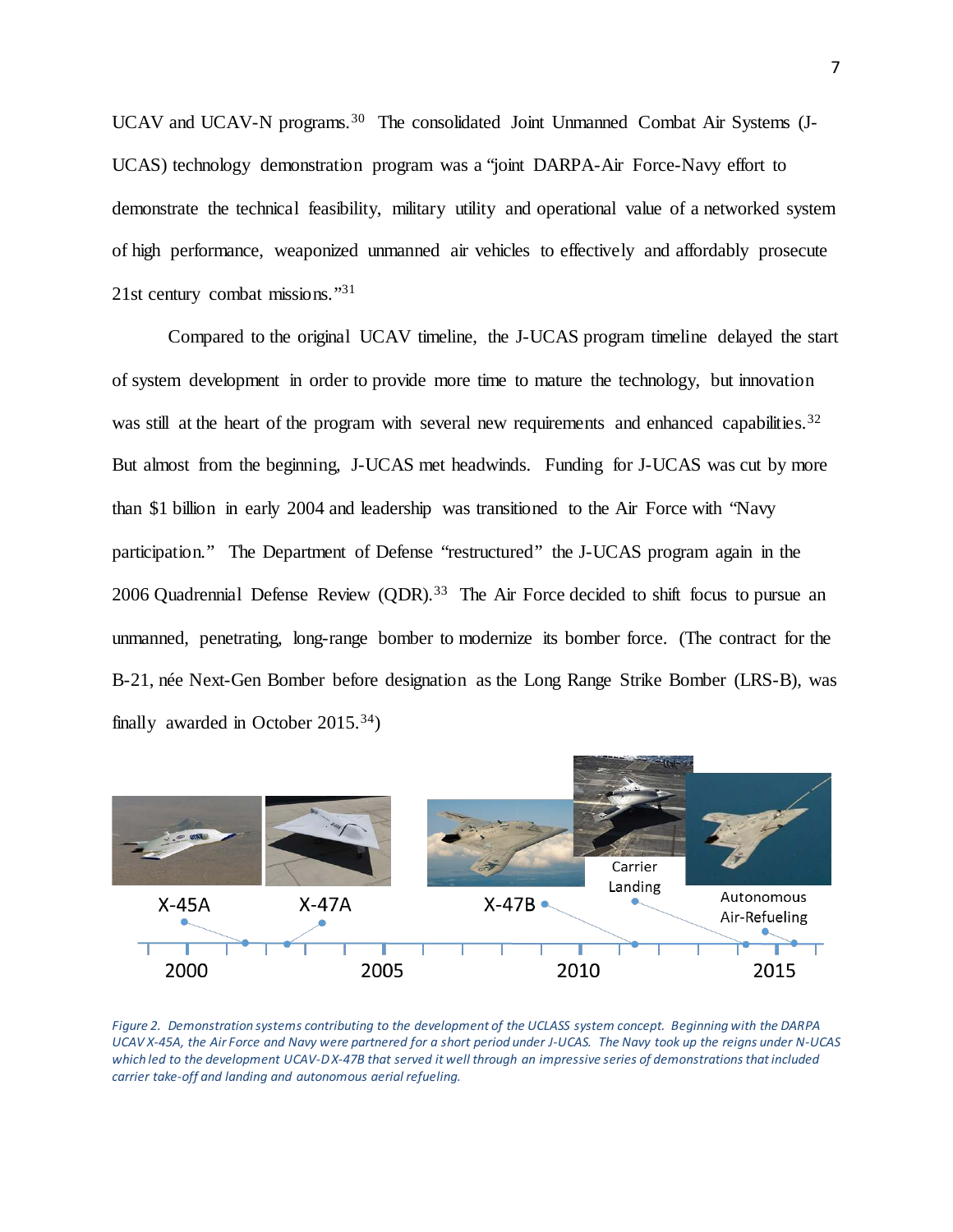On the Navy side, J-UCAS became N-UCAS and the Navy was directed to develop an "unmanned longer-range carrier-based aircraft capable of being air-refueled to provide greater standoff capability, to expand payload and launch options, and to increase naval reach and persistence.["35](#page-34-16) In 2007, the Navy awarded the Unmanned Combat Air System Demonstration (UCAS-D) contract to Northrup Grumman for development of the X-47B which first flew in 2011 and made the first carrier-based arrested landing in July 2013.[36](#page-34-17)

On the basis of more than a decade of technology development (see Figure 1) and the experience gained from the UCAS-D program, the Navy was ready to begin formal acquisition of a carrier-based unmanned aircraft system in 2011. The Unmanned Carrier-Launched Airborne Surveillance and Strike (UCLASS) system was born with great promise for innovation. But soon thereafter, turmoil and debate over the UCLASS requirements plagued the preacquisition phase of the program.

#### *To Strike or Not to Strike: The UCLASS Requirements Maelstrom*

The Navy's original 2011 UCLASS request for information (RFI) conceived UCLASS as an unmanned vehicle designed "to address a capability gap in sea-based surveillance and to enhance the Navy's ability to operate in highly contested environments defended by measures such as integrated air defenses or anti-ship missiles."<sup>37</sup> This initial vision was consistent with the 2006 and 2010 QDRs that both called for developing power projection capability in A2/AD environments. The Joint Requirements Oversight Council (JROC) approved the Navy's Initial Capabilities Document (ICD) in June 2011 which included penetration of A2/AD airspace and a robust strike capability, but disagreement over the initial capabilities started shortly thereafter. The Navy, concerned about the price tag accompanying the capabilities in the ICD, developed an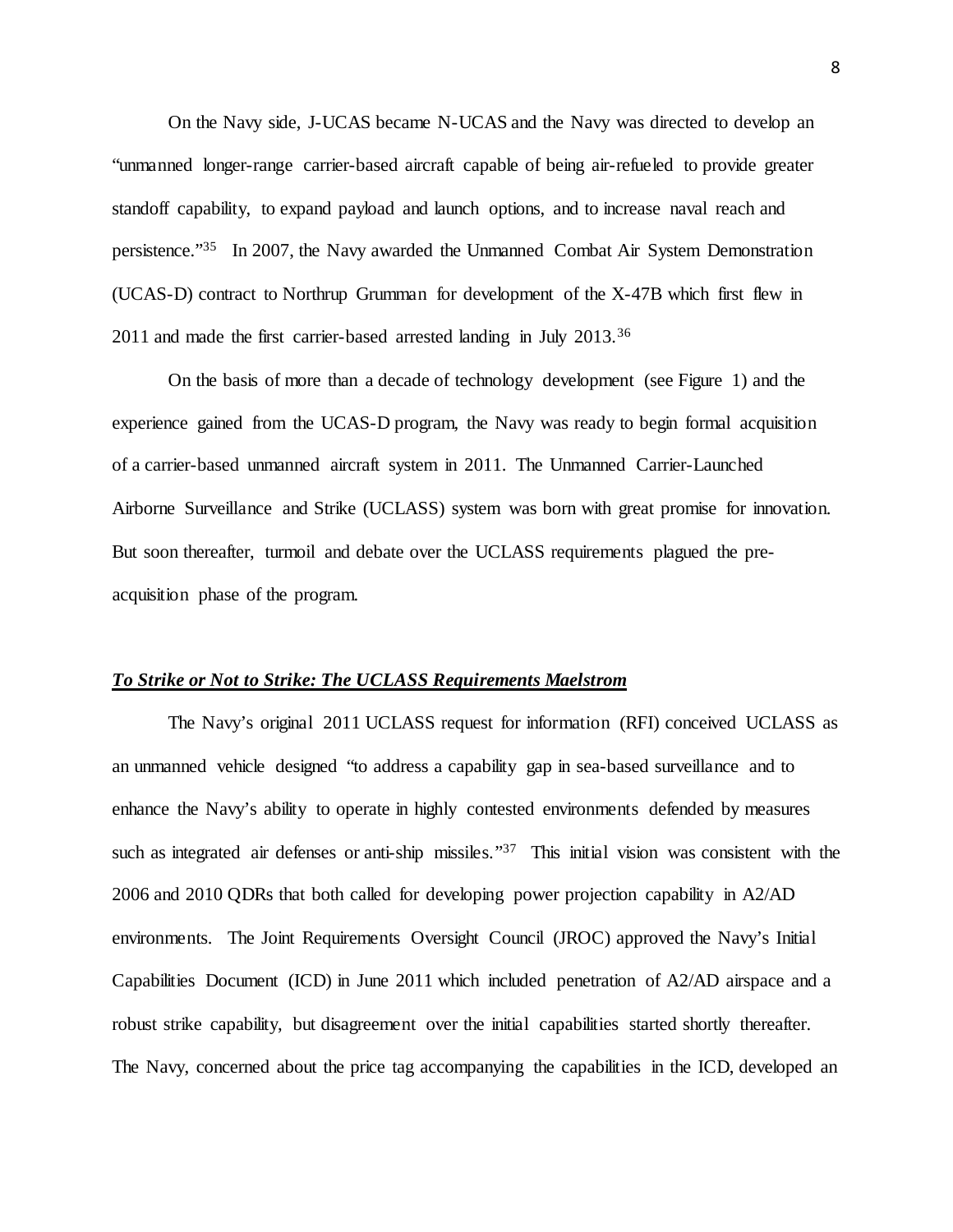acquisition strategy with a reduced initial capability for UCLASS that could be improved later. Among the reported Key Performance Parameters (KPP) for the program was a cost cap on the resulting system of \$150 million per 24-hour orbit developed within a constrained 2013-2017 budget of \$2.3 billion.<sup>[38](#page-34-19)</sup> There was likely significant concern over the degree to which the program could meet the objectives of endurance, payload capacity, stealth, and aerial refueling in an autonomous, carrier-compatible configuration within these constraints. Back of the envelope estimates for a pair of platforms derived from the UCAV-D configuration that would be needed to cover a 24-hour orbit would cap the cost at \$75 million apiece. They would have the signature performance characteristics similar to current 5th-generation manned platforms costing substantially more<sup>[39](#page-34-20)</sup> and benefit from other development efforts in excess of several hundred billion dollars. [40](#page-34-21)

The Navy sought and received approval from the JROC for the diluted requirements in a 2012 memorandum that approved the Navy's desire to reduce strike capacity from approximately 6000 pounds to 1000 pounds of payload and only operate in permissive airspace (vice penetrating A2/AD airspace).<sup>[41](#page-34-22)</sup> The Navy had some, though not universal, support in OSD. The ISR Director in the office of USD (AT&L) defended the JROC decision to reduce initial capability on the basis of fiscal constraints: "we can't afford to start programs that we can't finish." $42$ 

Congress disagreed. In his opening remarks at a hearing of the House Armed Services Committee (HASC) Subcommittee on Seapower and Projection, Chairman Randy Forbes stated unequivocally that "I believe strongly that the Nation needs to procure a UCAV platform that can operate as a long‐range surveillance and strike asset in the contested and denied A2/AD environments of the future." <sup>43</sup> Congressman Forbes continued, "this committee has concluded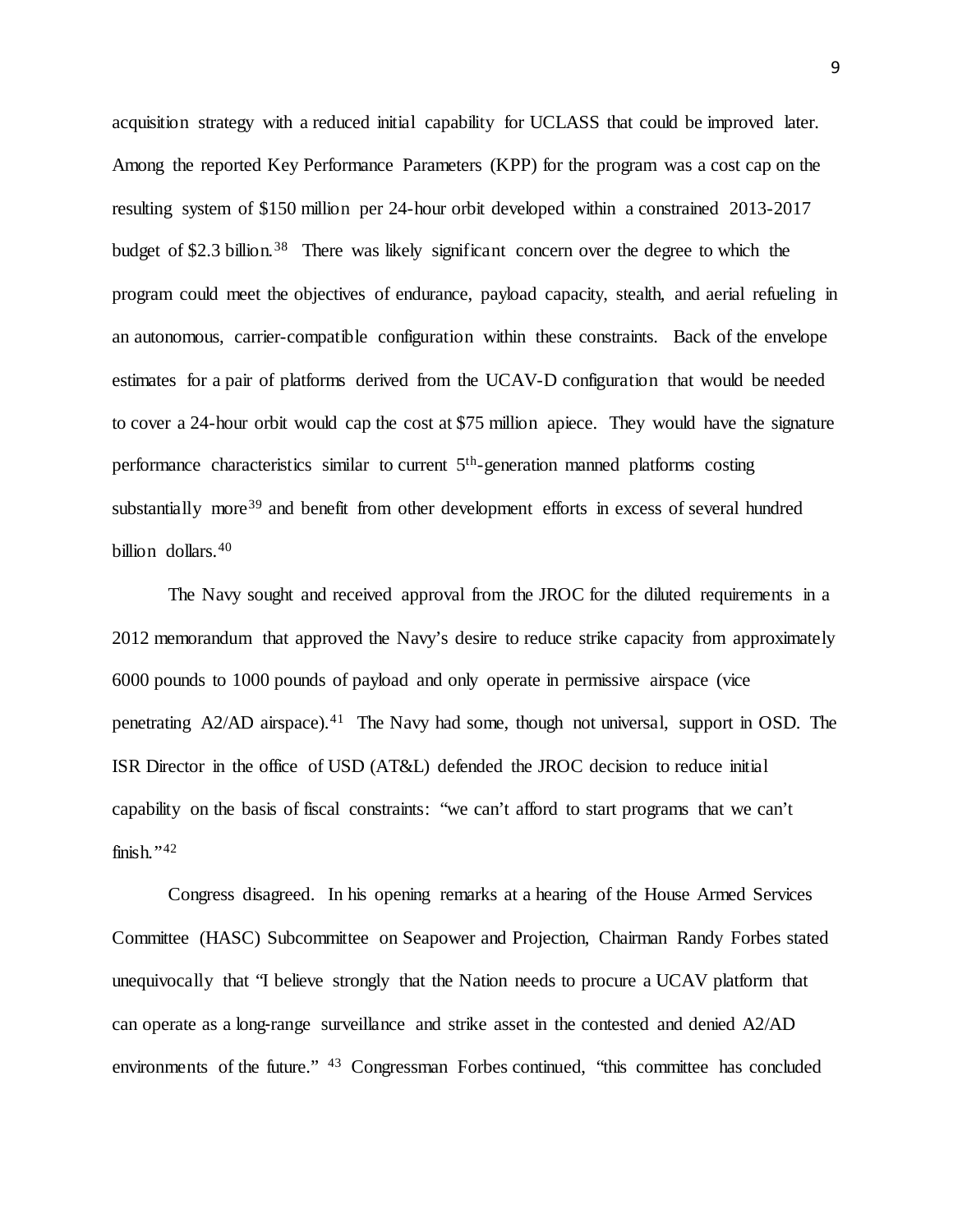the UCLASS air system segment requirements will not address the emerging anti-access/area– denial challenges to U.S. power projection that originally motivated creation of the Navy Unmanned Combat Air System program.["44](#page-34-24) Senator John McCain, Chairman of the Senate Armed Services Committee (SASC), is of the same mind. In an open letter to Secretary of Defense Ashton Carter, Senator McCain expressed his concern over the Navy's "strategically misguided" approach and that the Navy's UCLASS requirement "would result in an aircraft design with serious deficiencies in both long-term survivability and internal weapons payload capacity."[45](#page-34-25)

Several prominent strategists and national security experts agree with McCain and Forbes. Robert Martinage, a former Undersecretary of the Navy and now a Senior Fellow at the Center for Strategic and Budgetary Assessments (CSBA), testified that "UCLASS should be the next step in the evolution of the carrier air wing and must be able to provide sea-based surveillance and strike capacity in anticipated anti-access and area-denial environments.["46](#page-34-2) Martinage went even further arguing that "a truly capable UCLASS" is essential to maintaining the strategic relevance of the aircraft carrier for decades. Shawn Brimley from the Center for a New American Security expressed his concern that Navy's UCLASS "program does not fully exploit the opportunity the Navy has… to lock in what could be a decisive advantage in future warfare, the ability to employ long-range, stealthy, unmanned strike platforms from the aircraft carrier."<sup>[47](#page-34-26)</sup> Another defense strategist and retired naval officer, Bryan McGrath, argued that "If the air wing of the future does not evolve in a way that enables the kind of unmanned strike that a truly capable UCLASS would bring, the aircraft carrier might indeed become obsolescent."[48](#page-34-4)

For its part, the Navy does not disagree outright, but thinks it can initially field a lesscapable UCLASS and then upgrade it to a more capable UCLASS system over time. Secretary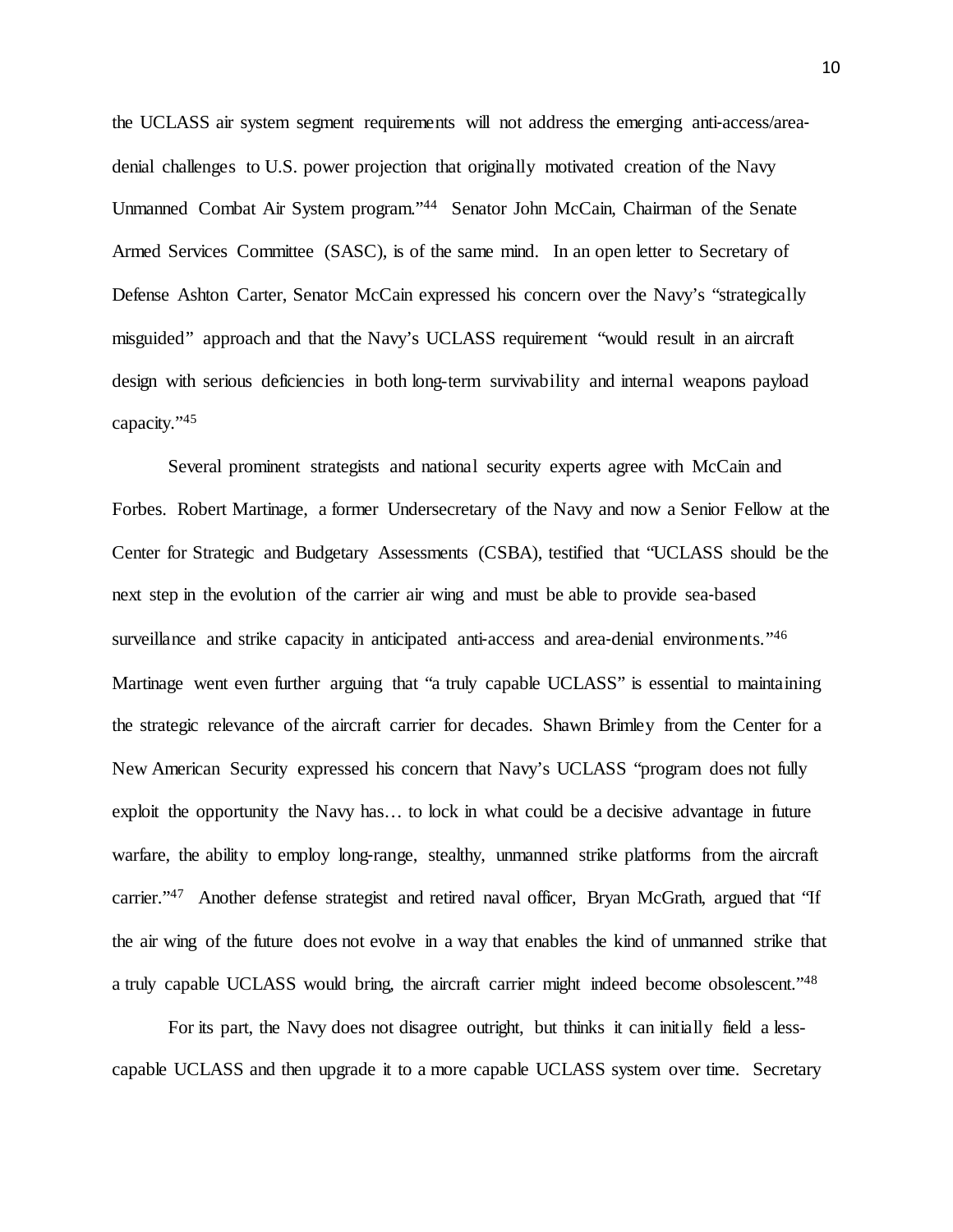of the Navy Ray Mabus claims that "the [UCLASS] end state is an autonomous aircraft capable of precision strike in a contested environment, and it is expected to grow and expand its missions.["49](#page-34-5) Several experts dispute this, arguing that achieving affordability and endurance by trading off stealth, payload, and survivability results in design changes that cannot be altered later. For example, the Navy set a threshold requirement (key performance parameter) for UCLASS unrefueled endurance of at least 14 hours in order to bridge the canonical 12-hour deck day on the carrier. In the view of Martinage, "Meeting the threshold requirement of 14 hours of unrefueled endurance necessarily results in sacrificing survivability, weapons carriage/flexibility and the number of weapons you can carry, and growth margins for future mission payloads.["50](#page-34-27)

The draft UCLASS capability development document (CDD) with the reduced capability was signed in April 2013 by the Chief of Naval Operations (CNO) and the Navy's acquisition strategy was approved in June 2013.<sup>[51](#page-34-28)</sup> The Navy released a formal draft of the RFP a year later in April 2014. Though classified, the Chief of Naval Research explained the draft RFP required operations in an *uncontested* environment without precluding the option to grow capability to achieve operations in contested airspace.[52](#page-34-29) Four companies received the draft RFP and were expected to offer competing UCLASS designs: Boeing, General Atomics, Lockheed Martin and Northrop Grumman.<sup>[53](#page-34-8)</sup> Release of the final RFP was repeatedly delayed from the summer of 2014, to the spring of 2015, to the fall of 2015, and finally early 2016. The delays were explained in the context of ongoing ISR portfolio reviews, but were more likely intended to solidify Congressional support behind the Navy's less-capable UCLASS design. The support in Congress never materialized.

Congress exerted its influence over the process and attempted to force its UCLASS vision in the only way that it could, through authorizations and appropriations. As discussed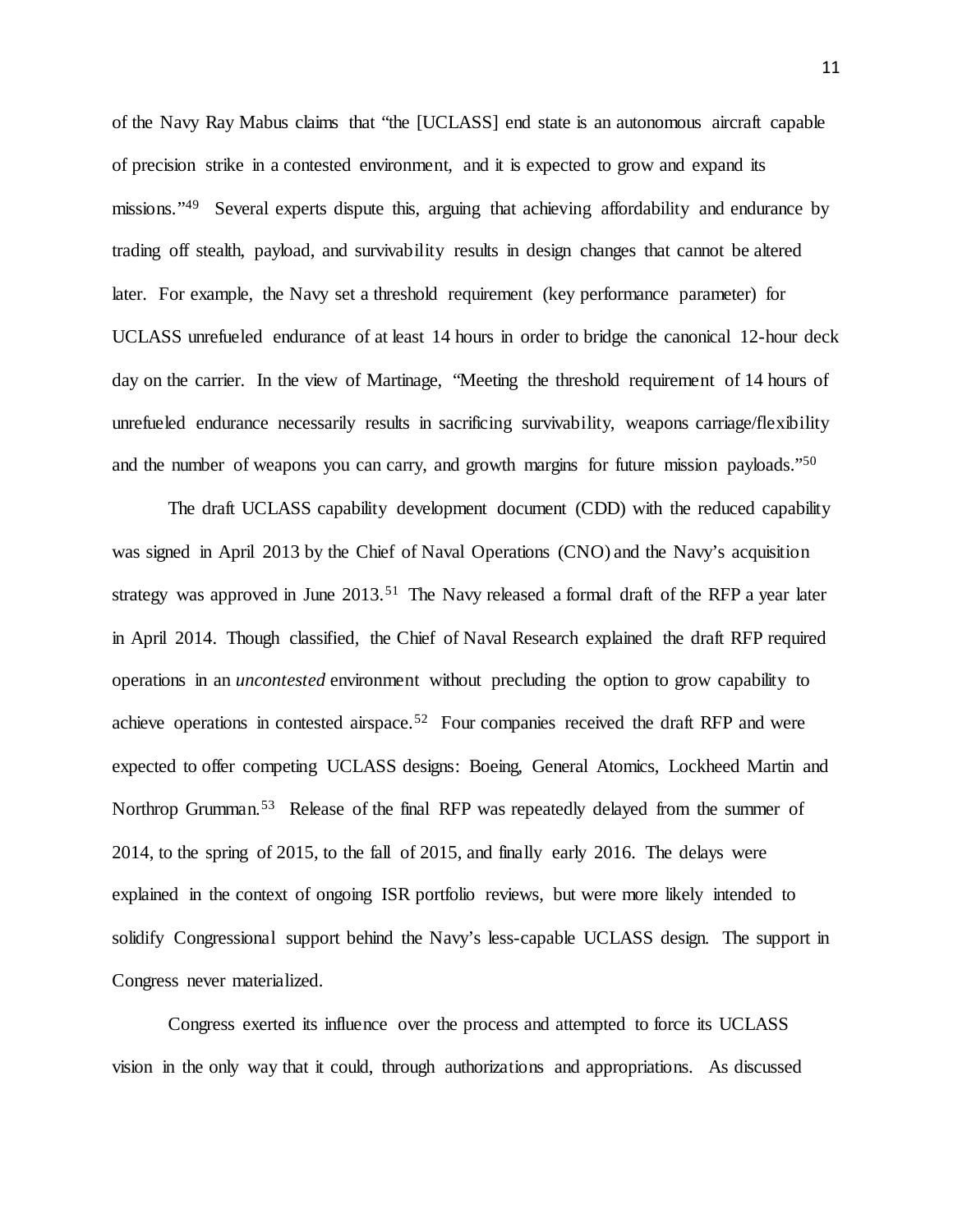above, the Navy had successfully used the Joint Capabilities Integration and Development System (JCIDS) process to gain approval for a reduced ICD and had developed a spiral acquisition strategy in an attempt to placate Congress, but Congress continued to press the Navy for a more capable platform. The 2016 National Defense Authorization Act (NDAA) more than doubled the Navy's budget request for UCLASS and gave the Navy strict direction to "develop penetrating, air-refuelable, UCLASS air vehicles capable of performing a broad range of missions in a non-permissive environment.["54](#page-34-30) Additionally, Congress continued to authorize funding for the Navy's X-47B UCAS-D program--funding the Navy explicitly did not want--as a means of continuing R&D for a penetrating UCLASS system.<sup>[55](#page-34-31)</sup>

The Office of the Secretary of Defense (OSD) finally settled matters in February 2016 with the President's 2017 budget submission which zeroed out funding for UCLASS replacing it with a Carrier Based Aerial Refueling System (CBARS). UCLASS appeared to be dead. The penetrating combat system that was originally conceived to provide deep strike capability in A2/AD airspace, but was subsequently reduced to a surveillance and light strike mission in uncontested airspace, was now going to become an unmanned tanker.

#### *Transformed to a Tanker: UCLASS becomes CBARS*

The long steady degradation of the Navy's next-generation combat vehicle became final in OSD's FY2017 budget submission: the Carrier Based Aerial Refueling System (CBARS) became the newest incarnation of the UCLASS system. Along with the demise of UCLASS went any hope of real innovation in the manner by which the Navy conducts power projection. It is perhaps telling that the change from UCLASS to CBARS was made in conjunction with the Navy's plan to buy additional F-18E/F Super Hornets and an accelerated purchase of F-35 Joint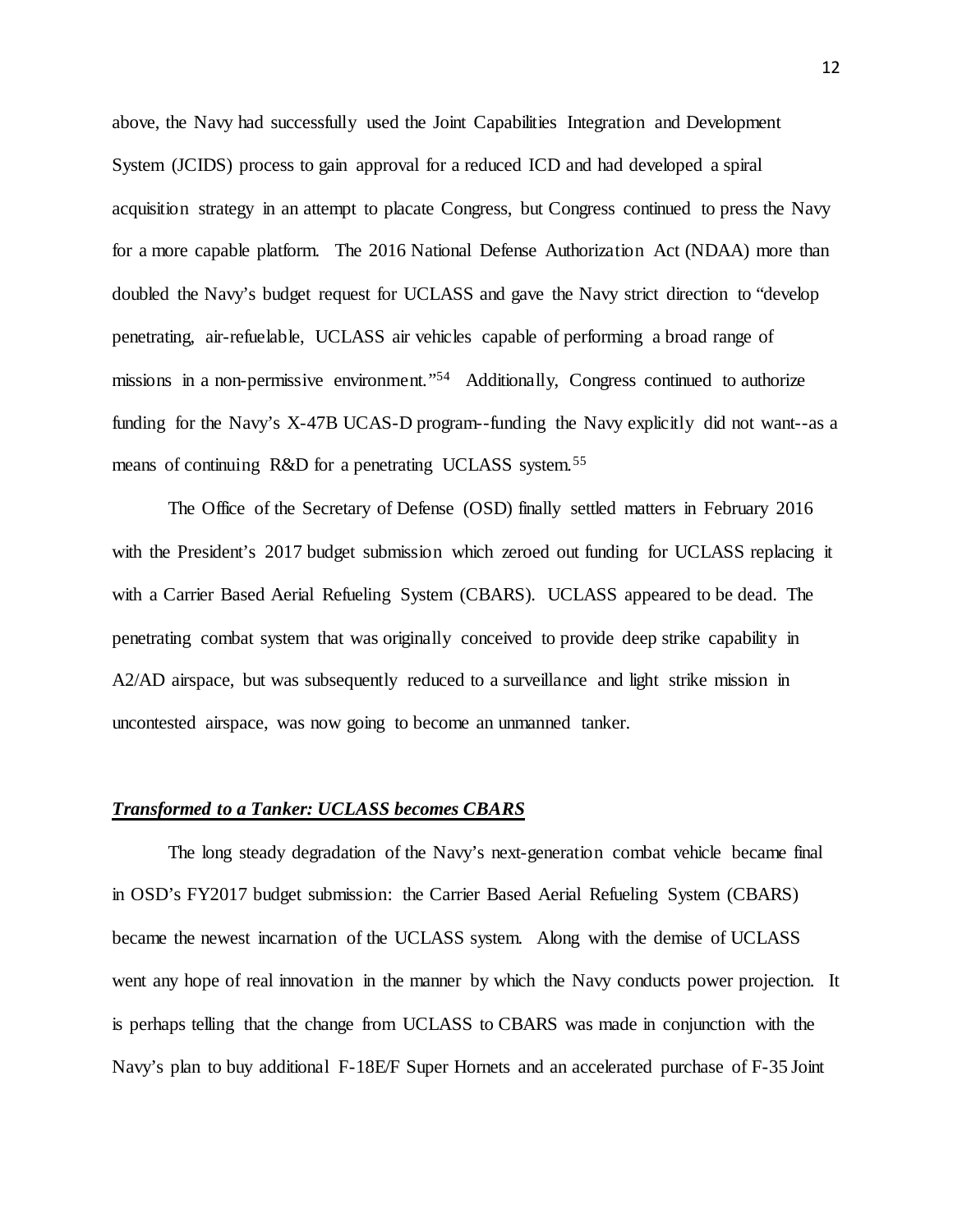Strike Fighters (JSF).<sup>[56](#page-34-32)</sup> That is, when choosing between innovation and traditional mission sets, *i.e.* strikes by manned fighters, the Navy chose to continued existing missions rather than seek innovation. It is also noteworthy that OSD's acquiescence to the Navy's steady erosion of UCLASS requirements takes place in the context of the final months of the current administration. Some have speculated that this is may be the best deal that those who wish to innovate the Navy with unmanned systems could get before their tenure in OSD is over when the current administration leaves office. [57](#page-34-13)

#### *Mind the Gaps: Technology Maturity and the Valley of Death*

The failure for a truly innovative, fully-capable unmanned combat system to emerge in the form of UCLASS as part of the Third Offset is surprising at the outset. All three corners of the military-industrial iron triangle—Congress, services, and industry—were aligned behind UCLASS when it was first conceived in 2011. Additionally, the requirements were square: the original JROC memorandum and ICD endorsed the warfighter requirement for an innovative approach to operating in A2/AD airspace. Support for UCLASS from both the Senate and House Armed Services Committees was unequivocal. Industry was excited with four potential prime contractors eager to bid for the lucrative UCLASS contract. With fair winds and smooth seas, how did an innovative UCLASS system designed for the emerging A2/AD environment get turned into a non-stealthy tanker whose only real function is to support traditional missions?

Explanations for the failure of innovation to be adopted by organizations or enterprises generally fall into three categories:

1. **The technology/innovation does not work**

(the "technology gap"; the technology is not ready, does not satisfy a genuine need, or it arrives too late)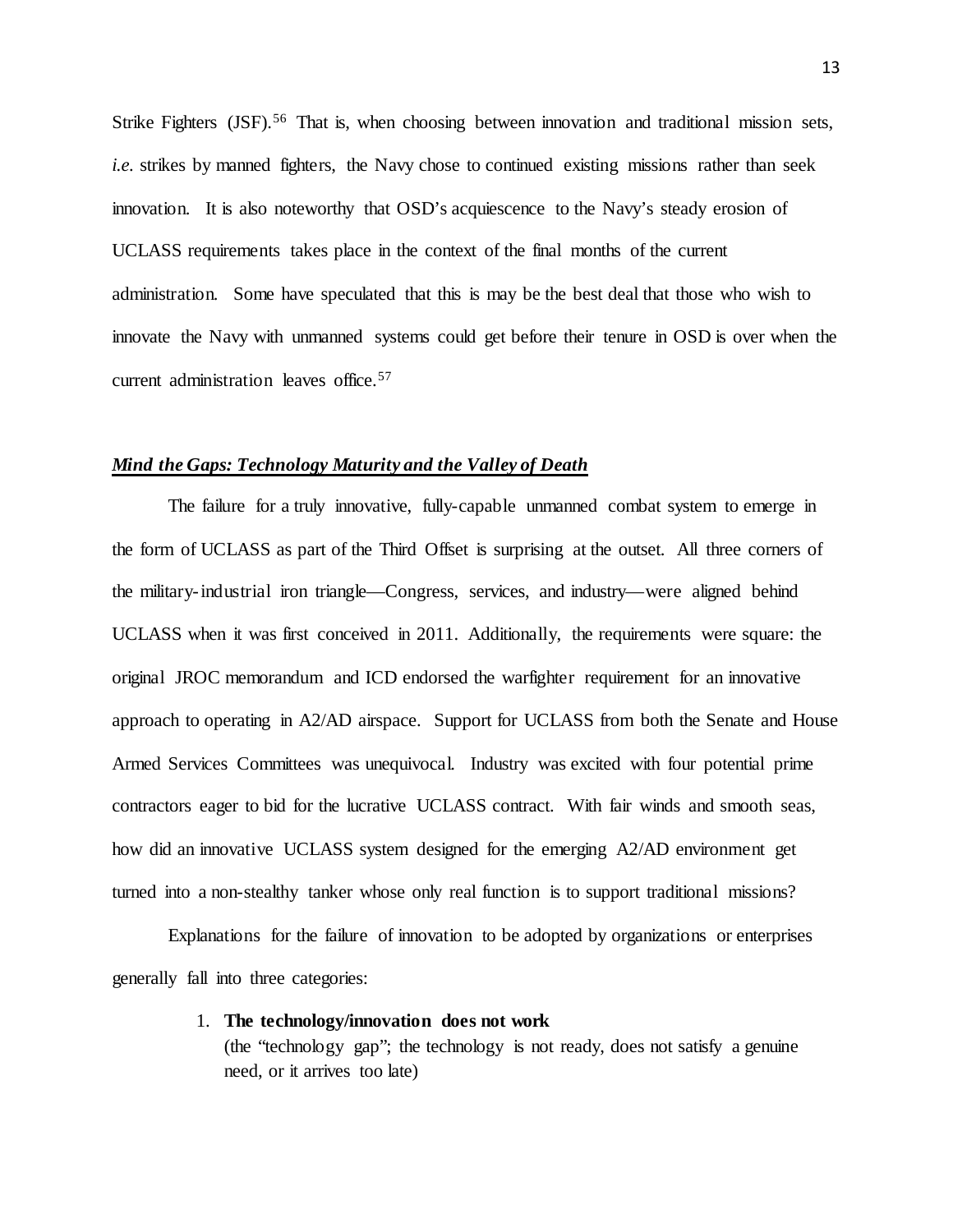#### 2. **Lack of transition path**

(the acquisition "valley of death"; lack of process for implementing the innovation; no transition plan from technology development to operational employment)

#### 3. **The deep gravity of the** *status quo*

(the "gap of vision" to bridge the natural resistance to change; lack of key stakeholders or the failure to communicate the reason for change; disagreement that a particular innovation is desired/needed; self-interest in preserving the status quo)

The first gap is the gap of requirement or the gap of technology readiness. The innovation offered by a fully-capable UCLASS satisfies a genuine capability gap by fulfilling the challenge of the aircraft carrier to project power in A2/AD environments. Additionally, after more than fifteen years of concept study and technology development, plus more than \$1 billion in direct UCAS-D R&D investment through FY 2016, the technology needed for UCLASS was proven and mature. Thus, neither technology readiness nor requirements explains the failure of UCLASS to flourish.

The second gap is the infamous "valley of death" metaphor between the S&T or R&D phases of a program and its formal acquisition. The valley of death is where promising new technologies die from lack of funding, sponsorship, warfighter commitment, or other forms of bureaucratic neglect. Scores of studies and papers offer recommendations on bridging the valley.<sup>[58](#page-34-33)</sup> Most recommendations for DoD include early engagement of the requirements community (through the JCIDS process) and the planning community (through the POM process). Initially, UCLASS made all the right moves to build a bridge over the valley of death from the UCAS-D demonstration program to an operational UCLASS system. The R&D funding for UCAS-D that continued throughout development of the UCLASS RFP established an abutment on the left-hand side of the S&T/R&D bridge. The JROC approval of the 2011 UCLASS ICD clearly defined the right-hand bridge abutment. Congress's unequivocal and unwavering support for UCLASS provided assurance that resources for building the bridge were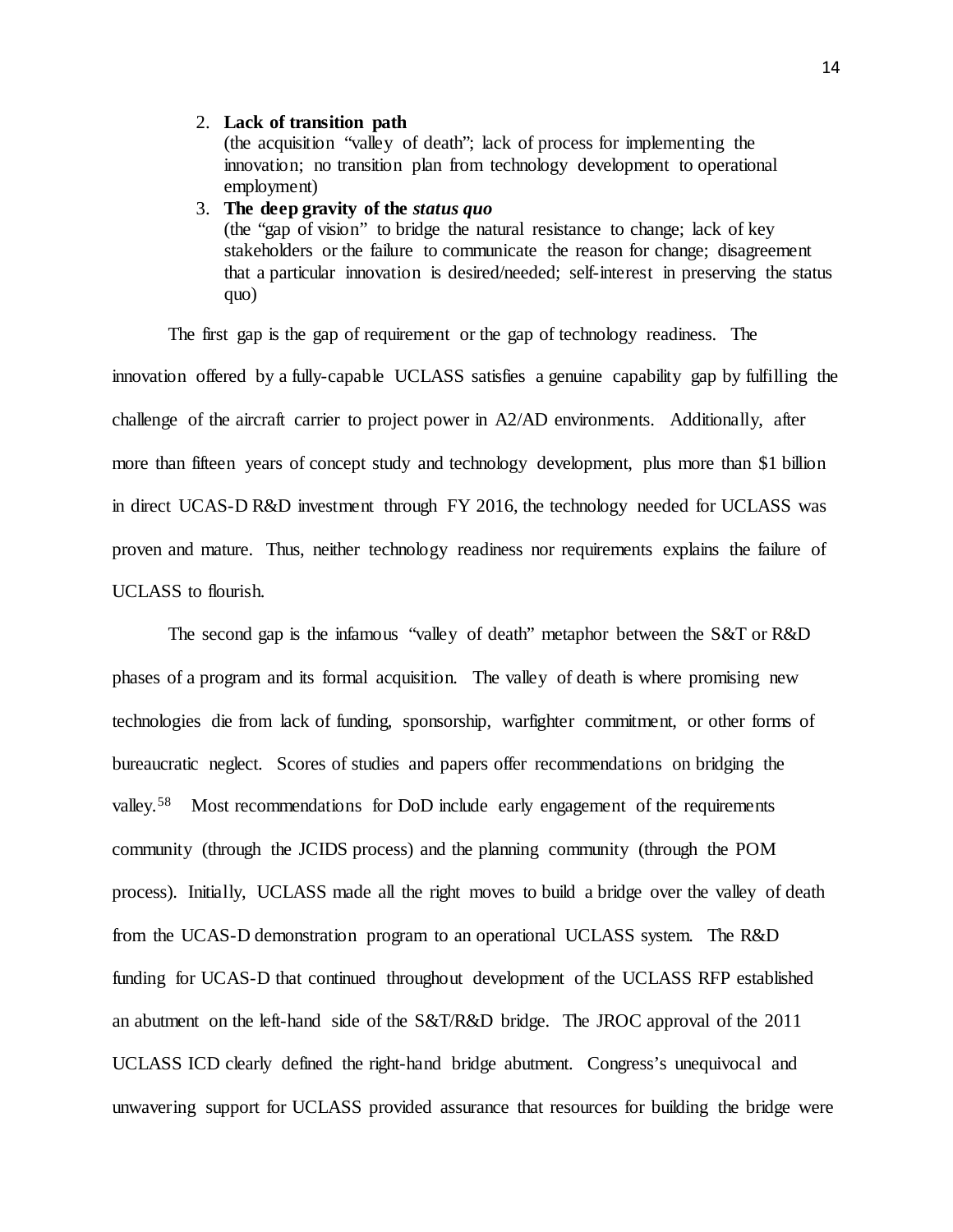available. Thus, we may eliminate neglect in the valley of death as a causal factor in the failure for an innovative UCLASS system to emerge.

Eliminating the first two explanations for the lost opportunity of an innovative UCLASS leaves the third: bureaucratic resistance. As Congressman Forbes observed in his remarks that opened the HASC hearing on UCLASS requirements:

Like with the shift from cavalry to mechanized forces, sailing ships to steam-powered vessels, the battleship to naval aviation, or adopting unmanned aerial vehicles in the late 1990s, ideas that initiate difficult changes and disrupt current practices are often first opposed by organizations and bureaucracies that are inclined to preserve the status quo.[59](#page-34-34)

Sadly then, UCLASS's failure is just the latest example in a long saga of failed military

innovation.

#### *Failure to Innovate: Blame the Bureaucracy*

In his seminal and classic examination of bureaucracies, James Q Wilson argues that organizations readily accept innovations that support the *status quo*. "It is striking, however, how many technical inventions whose value seems self-evident to an outsider are resisted to varying degrees because their use changes operator tasks and managerial controls."[60](#page-34-35) As an alternate option to outright resistance, innovations are sometimes misapplied to maintain existing mission sets without realizing their full potential for new ways of accomplishing missions. Wilson offers several examples:

Many navies purchased airplanes before World War II bust most viewed them simply as an improved means of reconnaissance. Thus the first naval planes were launched by catapults from battleships in order to extend the vision of the battleship's captain. The organizational innovation occurred when aviation was recognized as a new form of naval warfare and the aircraft were massed on carriers deployed in fast-moving task forces.<sup>[61](#page-34-36)</sup>

The parallel with the Navy's refusal to embrace the innovation offered by UCLASS is striking. Rather than accept a UCLASS system that would extend the operational reach of the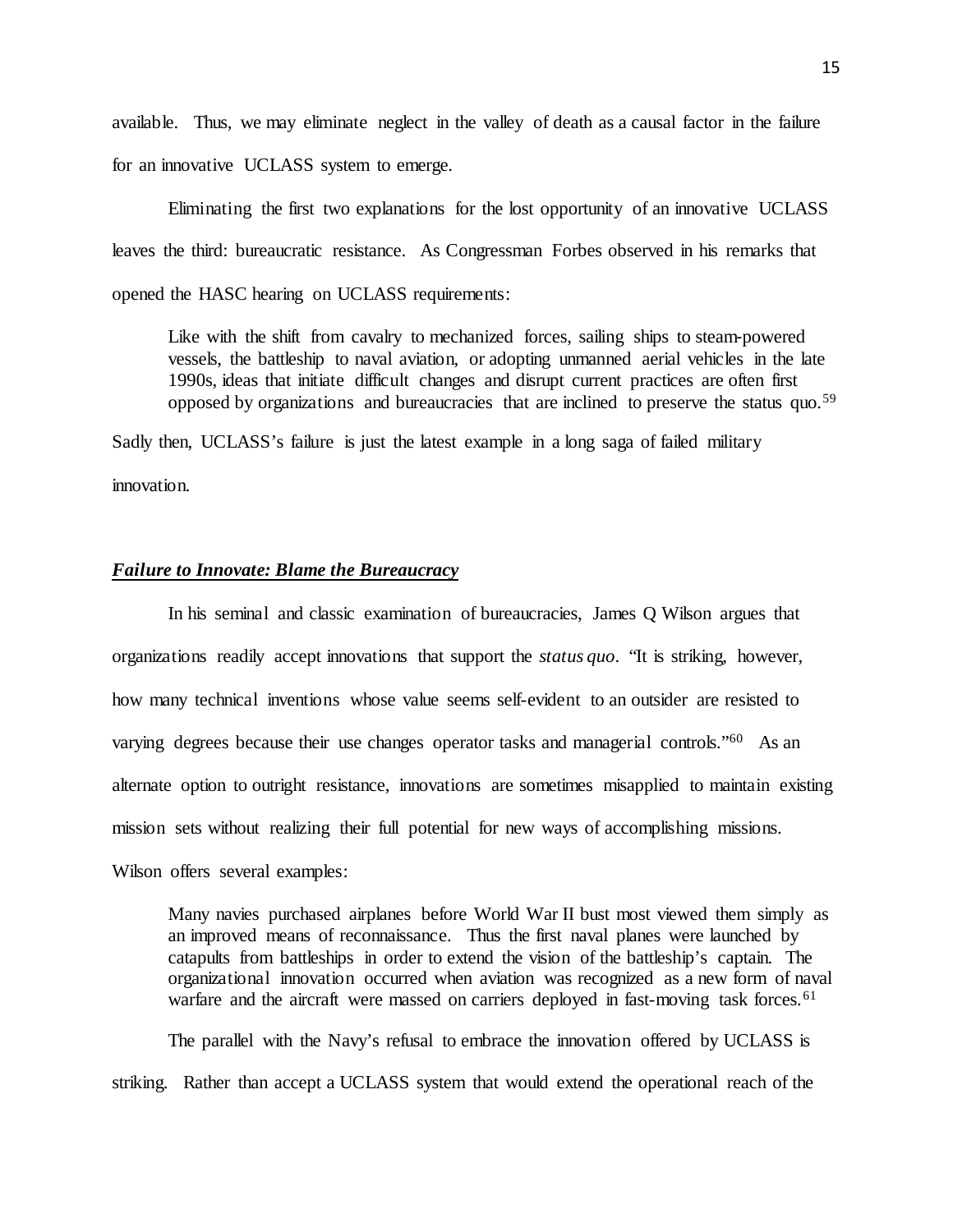carrier and permit combat operations in contested and denied airspace, the Navy has chosen CBARS, an unmanned system whose only real function is to refuel manned aircraft. Furthermore, the Super Hornet and JSF systems do not have the signature of the original UCLASS requirement to permit persistence in A2/AD airspace.

According to Wilson, "real innovations are those that alter core tasks."<sup>62</sup> He further argues, "The longer an agency exists the more likely that its core tasks will be defined in ways that minimize the costs to operators performing them, and thus in ways that maximize the costs of changing them.["63](#page-34-38) One can see the parallels in the evolution of UCLASS into CBARS as the former threatened to disrupt or potentially displace manned strike platforms from their most coveted roles and the latter enhances their effectiveness further solidifying their status in the hierarchy. The alignment of the CBARS role with the *status quo* as a sustaining innovation follow's Wilson's argument and may benefit from reduced organizational resistance. One can only speculate as to whether this more benign introduction of unmanned capabilities into naval forces will be akin to the Camel's nose<sup> $64$ </sup> that initiates the broader changes necessary to realize the disruptive potential of these systems.

There is little doubt that the enthusiasm that accompanied the original introduction of the UCAV concepts that extended the mission set for strike platforms beyond the initial successes seen by the armed Reaper drones in the late 1990's has been tempered as the services have proceeded further into the development. Figure 3 shows the anticipated rate of adoption of these technologies as envisioned in the Unmanned Aerial Systems Roadmap<sup>[65](#page-34-40)</sup> published by the Secretary of Defense in 2005 that projected a rapid increase in sophistication of the supported missions from the remotely piloted vehicles through the semi-autonomous surveillance missions of Global Hawk to the multi-platform coordinated missions of the J-UCAS.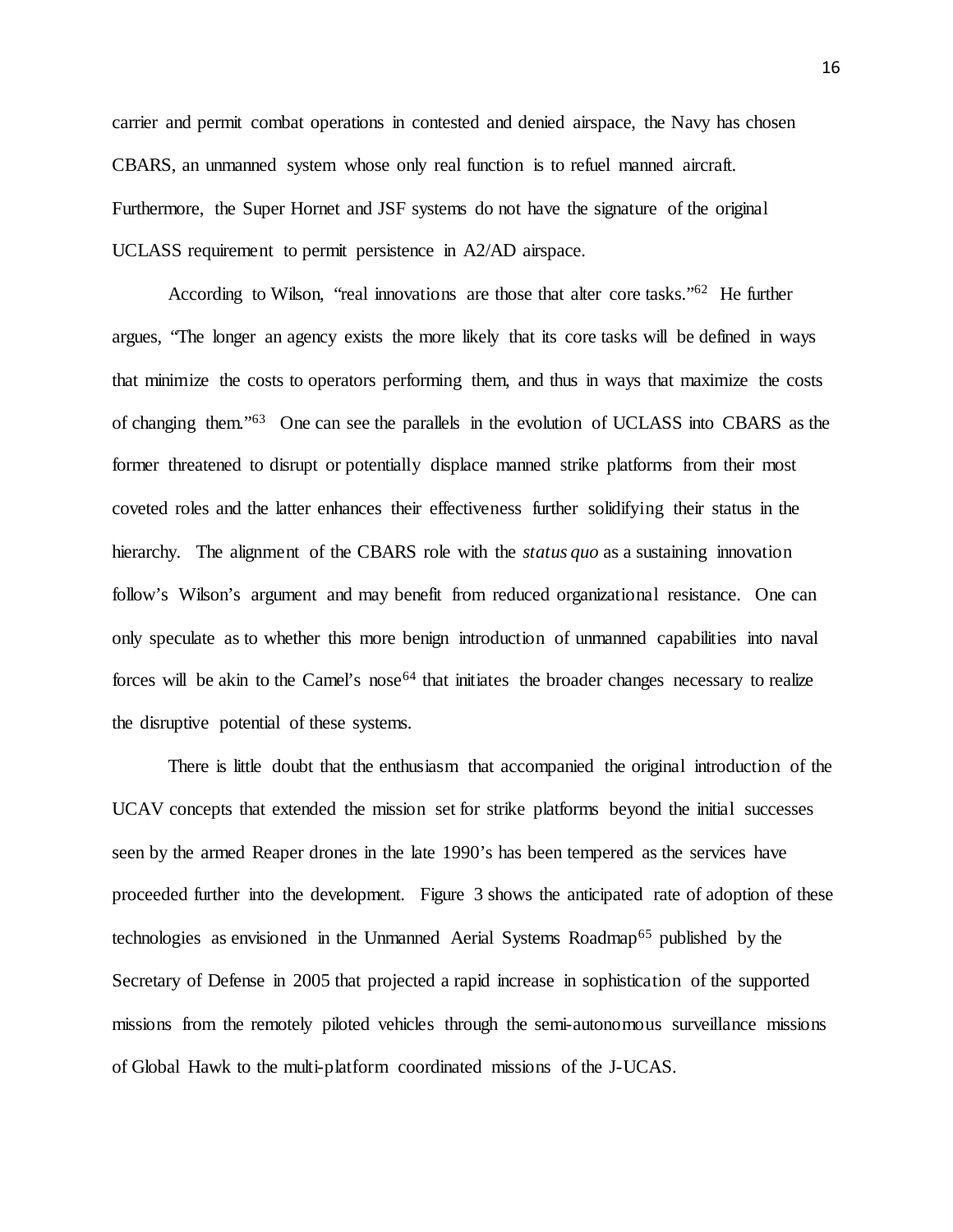

*Figure 3. Unmanned Aerial System (UAS) developers had high hopes for the maturation and adoption of new unmanned capabilities in the 2005 Unmanned Systems Roadmap (solid black line) [66](#page-34-41) and anticipated it would follow the rapid growth in processing capability upon which early demonstrations depended. The 2013 Roadmap noted the harsh realities new efforts would face to competing with current priorities to be "appropriately integrated into Military Department programs of record (POR)" [67](#page-34-42) in a time of declining budgets and a significant shift in focus to supporting missions in anti-access/area denial (A2/AD) areas. Revising the anticipated maturation date of UAS capabilities (blue line) to align with the somewhat less ambitious goals of CBARS, one can project the more demanding objectives of UCLASS may lay within reach of the coming next two decades. The*  rate of maturation may benefit from any number of accelerants including breakthroughs in processing technology, overcoming *the hurdles of regulation and public acceptance of autonomous systems, especially in the ground vehicle domain.*

A decade later, the accompanying narrative of the 2013 UAS Roadmap made clear the positive influences of constrained budgets and the normative restraints of the JCIDS process in which emerging unmanned systems would have to compete in order to transition into Programs of Record (POR). Although the anticipated rate of adoption projected in 2005 did not come to pass, the degree of progress realized in the interim has been impressive nonetheless. Significant hurdles have been cleared supporting their employment in complex naval environments including successful demonstration of autonomous carrier landings, aerial refueling, and the resolution of a host of command, control, and safety issues.<sup>[68](#page-34-43)</sup> A potential revision to this UAS Roadmap is posited in Figure 3 that incorporates the CBARS concept in its current form and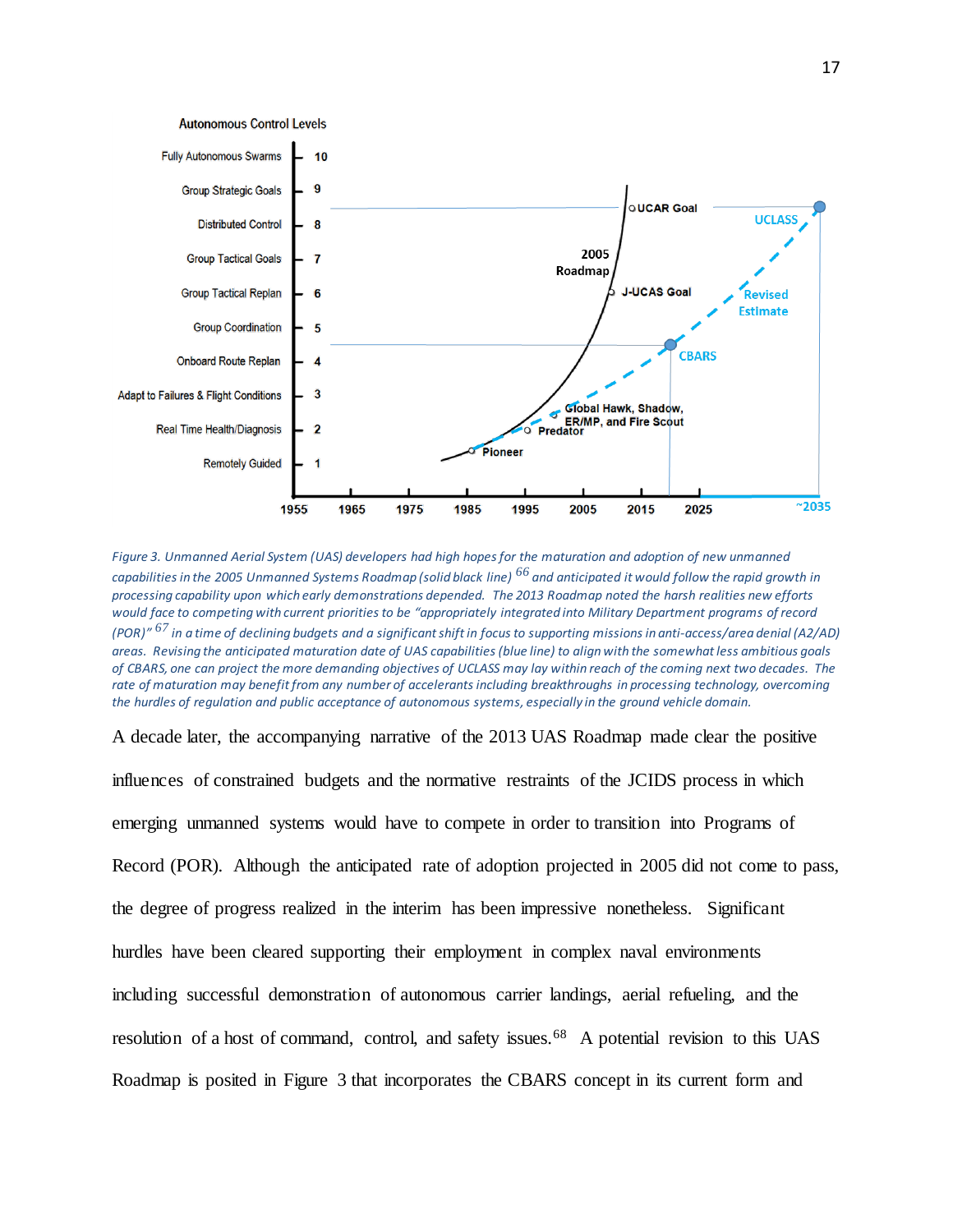projects a more modest rate of growth leading to the fully autonomous strike capability originally envisioned in UCLASS. Future increases in performance will continue to benefit from advances in processing driven by gains in both hardware and software sophistication as well as benefits from complimentary commercial investments in autonomous systems control that are seeking broader acceptance in a wide range of applications.

#### *Theories of Innovation*

Describing how and when military forces adopt innovation is a long-honored academic pursuit that continues today. Adam Grisson, RAND Corporation, summarized four of the leading theories on sources of military innovation.<sup>[69](#page-34-44)</sup> The first, owing to Barry Posen, holds that military innovation must be imposed by civilians because military leaders are wedded to existing doctrine. The second, offered by Stephen Rosen, holds that military innovation comes from within, but is slow since it relies on a generation of young officers with new ideas to assume leadership positions (intra-service competition). The third theory, from Owen Cote and Harvey Sapolsky, argues that inter-service competition is the primary force leading to military innovation. The final and most recent theory argues that military innovation must be considered within the context of organizational culture and how services react to opportunities. As will be discussed in regard to the UCLASS case, the first three theories rely upon conflicts between parties to drive disruptive change and the last argues the best way to incorporate sustaining innovation is to suppress these rivalries.[70](#page-34-45)

Common to all four theories of innovation is the idea that it is a top-down process that has to be forced by leadership: "military organizations must be goaded into innovating."<sup>[71](#page-34-46)</sup> Further, the first three of these theories also draw upon the conflict between key centers of power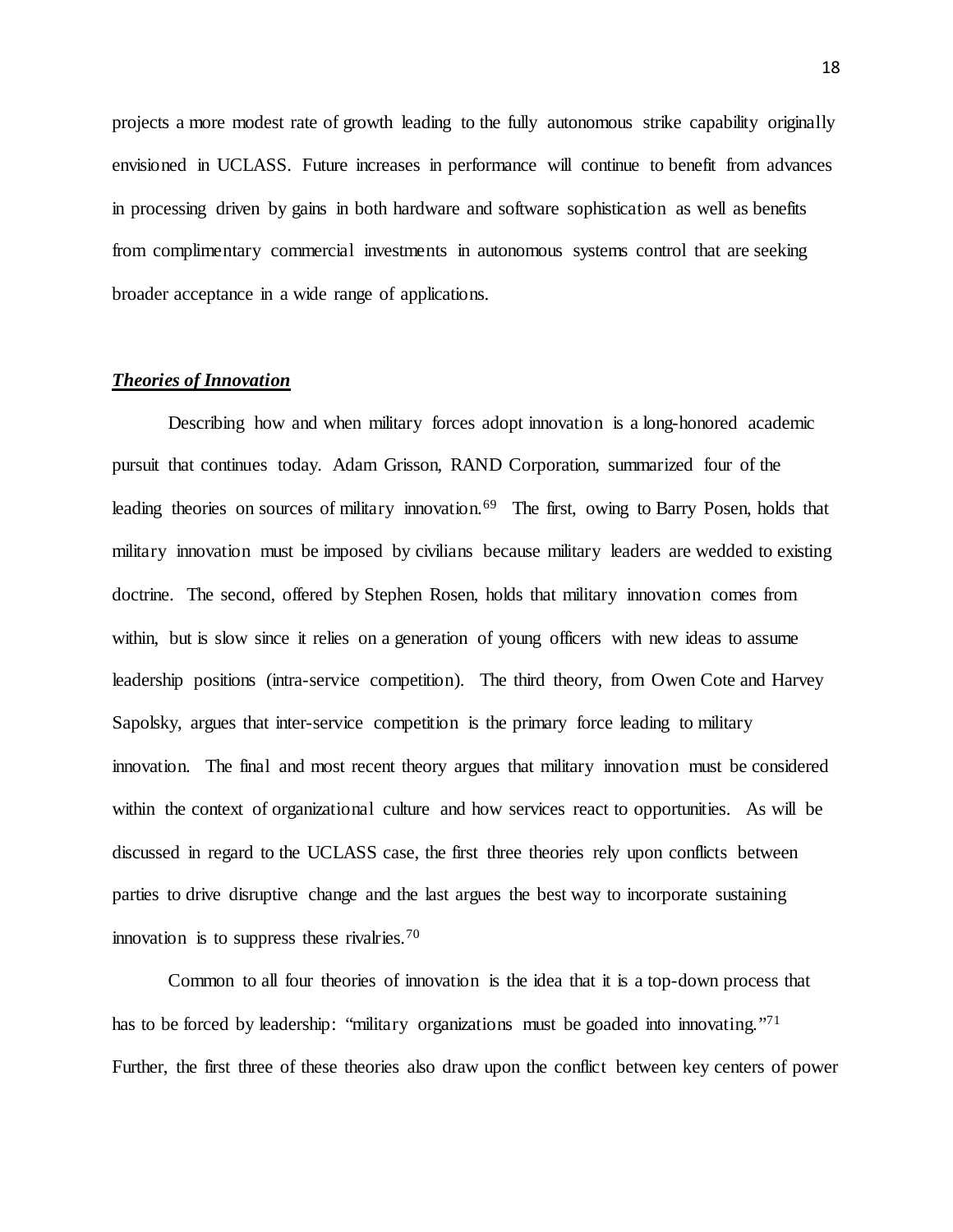as the catalyst for change.[72](#page-34-47) Congressman Randy Forbes would agree with this overriding imperative for external intervention: "I believe the Congress has a unique role to help push the Department and the services in directions that, while challenging, will ultimately benefit our national security and defense policy."<sup>73</sup> Forbes clearly claims a responsibility "in cultivating, supporting, and protecting military innovation" in the context of UCLASS.<sup>[74](#page-34-49)</sup> Similarly, Secretary of Defense Hagel argued that "the demand for innovation must be Department-wide and come from the top.["75](#page-34-50)

#### *Criteria for Innovation*

The criterion outlined by Grissom begins with a determination as to whether the innovation changes the manner in which the military functions in the field. The current missions under consideration for UCLASS that employ the system for surveillance, strike and, more recently, in the role as an aerial refueler, are all capabilities that replicate or augment welldefined manned systems capabilities in the field today. The potential flexibility to employ the unmanned systems in threat environments that would be considered unacceptable to manned systems will, however, allow the Navy to dramatically alter both manned and unmanned mission profiles. These could include extending the ranges and persistence of manned systems, pushing the boundaries of threat defense systems with unmanned platforms, and the consideration of oneway or sacrificial penetrations deep into the adversary's territory to yield critical intelligence or elicit responses for subsequent waves of attack to name but a few. These would certainly qualify as a change in the manner by which the military functions in the field. The calculus of options will be determined in large measure by the cost and availability of the unmanned systems as they are weighed against that of threat. The experiences gained in the employment of cruise missiles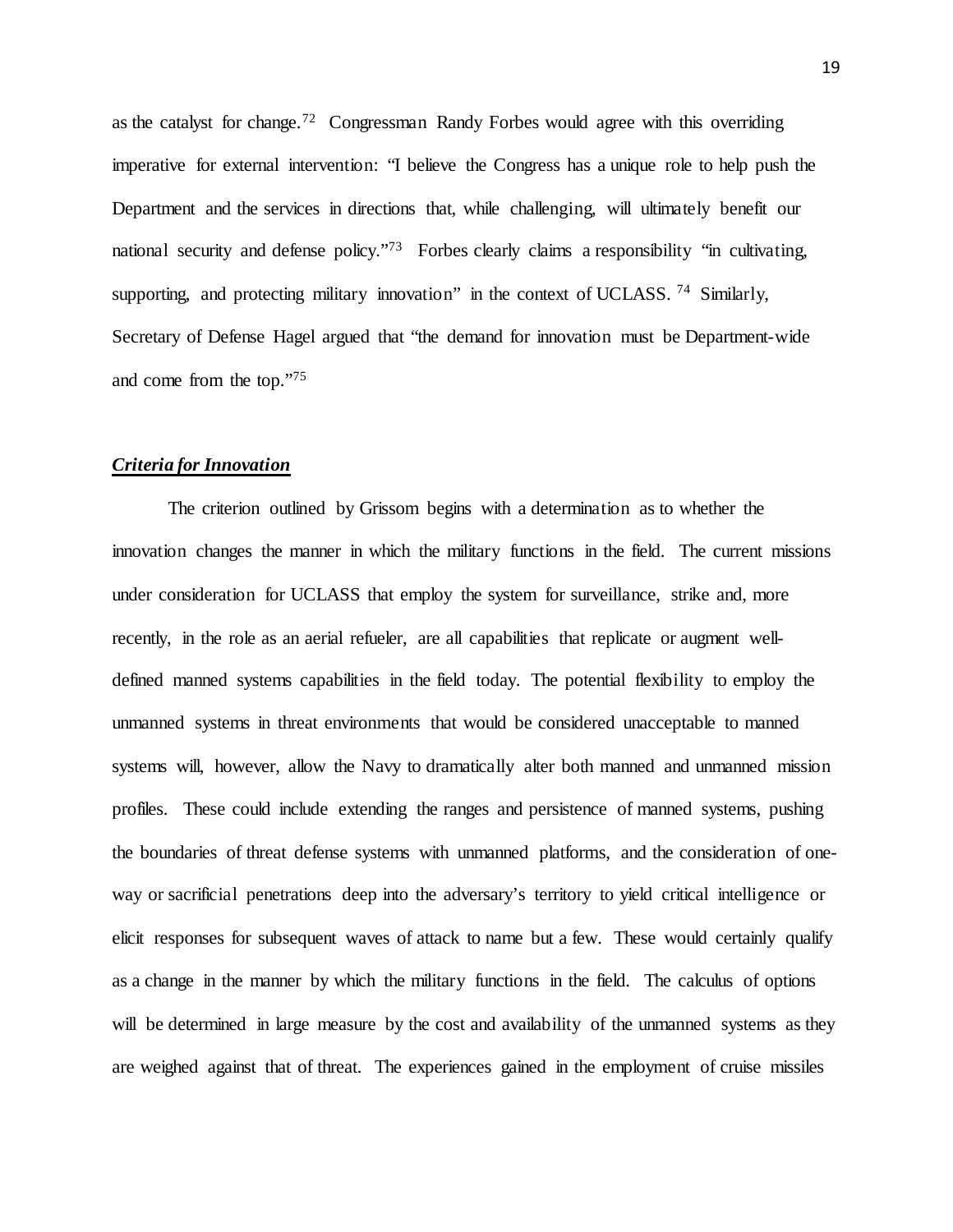for missions outside the "simple" precision delivery of ordnance will provide guidance here along with those being drawn from employment of other unmanned, though unarmed, naval air systems such as the MQ-8B Firescout in less contested environments.

The second criteria for consideration as a military innovation is that it is of significant scope and impact. The initial concepts for UCLASS employment would have easily met this criteria, but the impact associated with their use in an aerial refueling role will depend upon the degree to which the systems are embraced and used to change the roles of the platforms they support. Thinking along these lines was reflected in the recent comments of Rear Admiral Michael Manazi, Director, Air Warfare, who posited multi-platform teams under the control of a JSF would extend their role into Fusion Warfare and described a potential instantiation as:

"The unmanned system coming off the carrier, in the instantiation that I think about, is three (drone) wingmen and an F-35. A single pilot. Combat spread now is 25 miles apart in Fifth Generation tactics. Imagine a single aviator owning a 100-mile front of air dominance or air superiority—because that pilot is talking to the extended unmanned systems." [76](#page-34-51)

The nod to JSF's air dominance role that would extend its reach is particularly intriguing as nearly all previous commentary on the offensive capabilities had been restricted to strike missions such as air-to-ground Suppression of Enemy Air Defenses (SEAD). The surveillance role of the CBARS may prove to have significant impact under more independent conditions where the threats lie within range of its sensors and how well the data feeds are integrated into the larger network. Longer term, the largest impacts will not be realized until some form of strike capability is included as presaged by the Admiral's comments. These impacts will be not unlike that seen by the USAF with the advent of the armed Predator and Reaper Remotely Piloted Aircraft (RPA) systems. The Navy stands to benefit from both the tangible aspects of understanding how to employ these systems in combat as well as the intangible gains in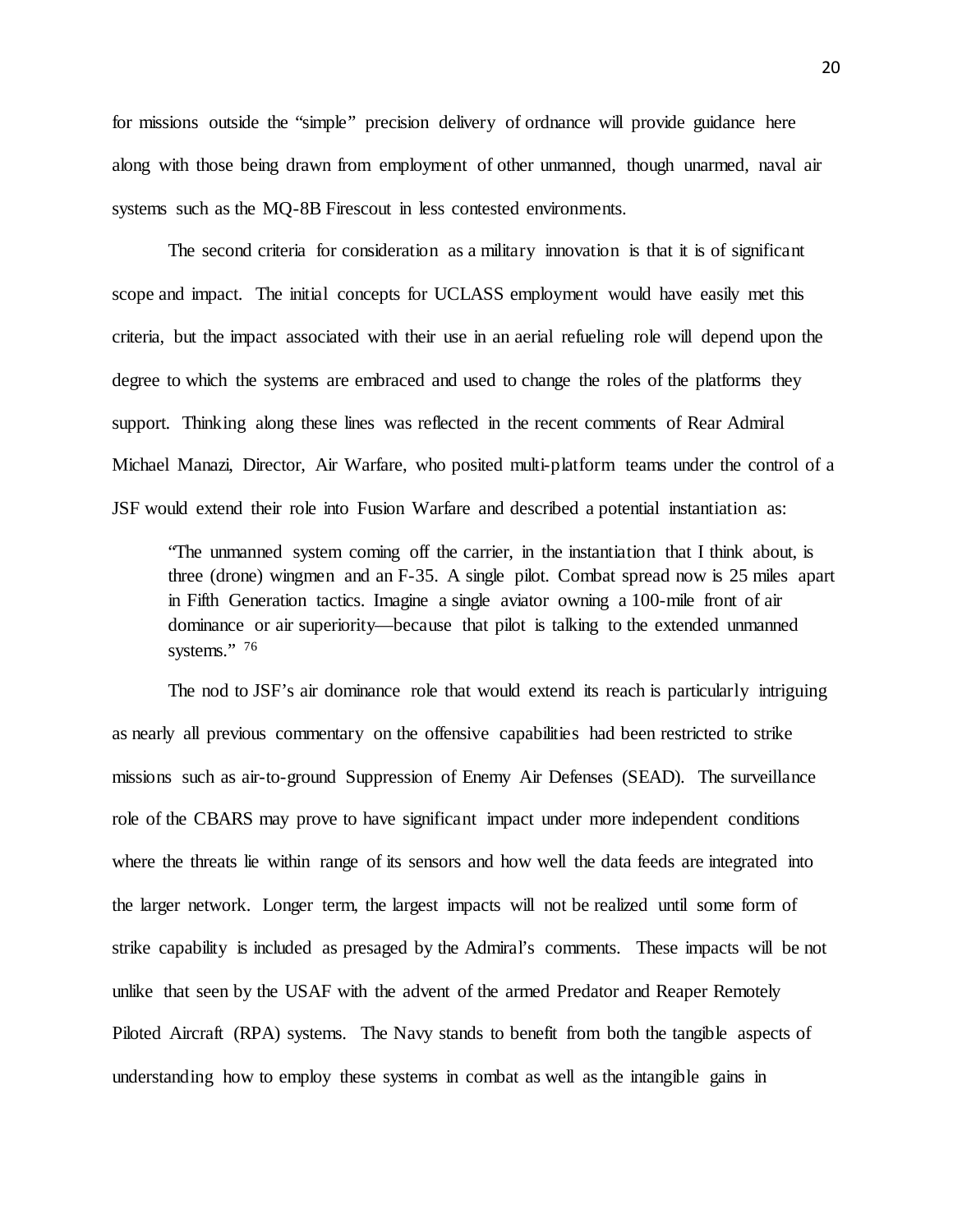resolving the thorny political and ethical issues associated with their employment. Ultimately, the Navy systems will need to be produced in sufficient numbers to create the impact and benefits envisioned with their development and these may only be realized after this initial generation of systems makes their way into the force.

The final criteria for consideration is the degree to which the new capability equates with greater military effectiveness. Taken in the broader context of the increased effectiveness of the carrier battle group, this is where the integration of a new class of air combat systems that have the greatest potential to increase military effectiveness. As envisioned by its Congressional and naval supporters, the UCLASS systems have the potential to extend the reach of US forces into hostile air environments and counter the adversary's ability to effectively deny access to routes of navigation or project power around the globe. Even in the somewhat diminished role of the CBARS configuration, the advantages of removing the support systems required for manned operation from an aircraft design have the potential to significantly affect the available mass for the carrying fuel and mission systems. These advantages translate directly into extending the range and/or persistence of the manned-strike platforms that they service. The development and implementation of new tactics that take advantage of this range-extending capability for manned or even other unmanned platforms will require time and effort to realize, and, as noted by Congressman Forbes,<sup>[77](#page-34-52)</sup> it will at least introduce unmanned, fixed-wing operations in the carrier community. With this introduction comes the potential to normalize UAS operations over the coming years. As will be discussed later, this gradual introduction of a new capability has the potential to create a more disruptive impact and may be a reasonable approach to overcoming some of the barriers to adoption of innovation by the service.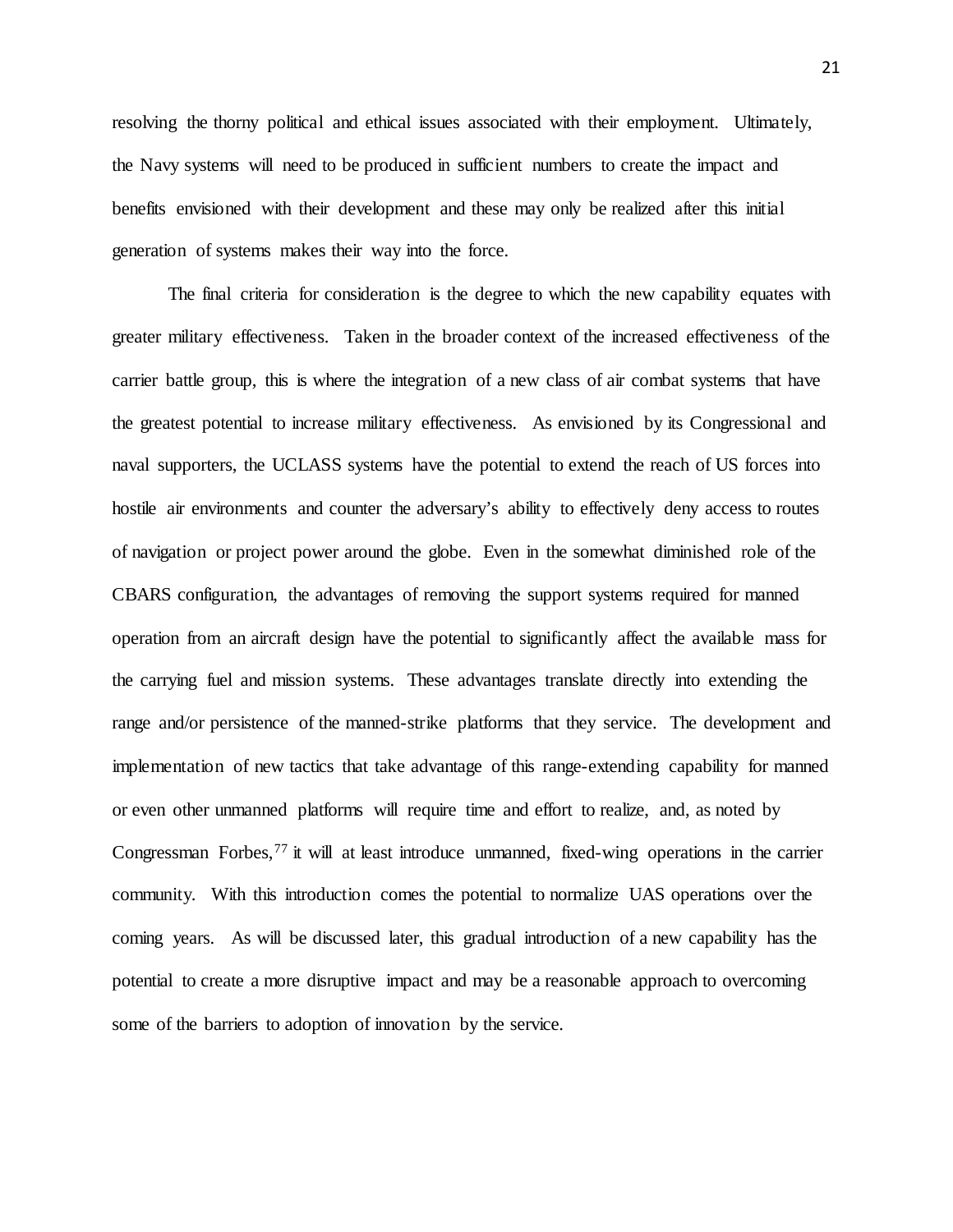#### *Contest of Wills*

The struggle between Congress and the Navy aligns precisely with Posen's Civil-Military model of military innovation. The debate over how to respond to an external threat to the international balance of power occurs at a time when the threat to security is perceived as high.<sup>[78](#page-34-53)</sup> The external threat of China as a near-peer competitor in Asia and the Pacific portends challenges to open access to trade routes and communication in this part of the world and potentially upsets the balance of power in the region. Although the level of near-term threat posed by China's actions in the Pacific may be perceived by the public as low compared to that of the daily news of terrorist events around the globe, Congressional members appreciate both the scope of the military transformation necessary to meet this threat and the changes necessary for the Services to embrace the advantages of unmanned air combat systems in this domain. The successful development and demonstration of capabilities with the objective range, stealth, and lethality promised by a fully-capable UCLASS would serve as a significant deterrent to Chinese ambitions in the Pacific theater.

Posen's theory notes that in order to achieve the greatest degree of success in adopting such disruptive forms of innovation that it needs to be supported by 'mavericks:' uniformed officers within the service that are willing to champion these new capabilities and bring about the transformation.<sup>[79](#page-34-2)</sup> To date, in the case of UCLASS, it does not appear that these mavericks have risen to the level of influence necessary to sustain this next-generation capability for the aircraft carrier. UCLASS's disappearance from DoD's 2017 budget request after some \$818 million in funding during 2015-16 underscores the absence of high-level support within the Navy. (The much more modest CBARS development effort starts with \$89 million in 2017.<sup>[80](#page-34-26)</sup>) The GAO-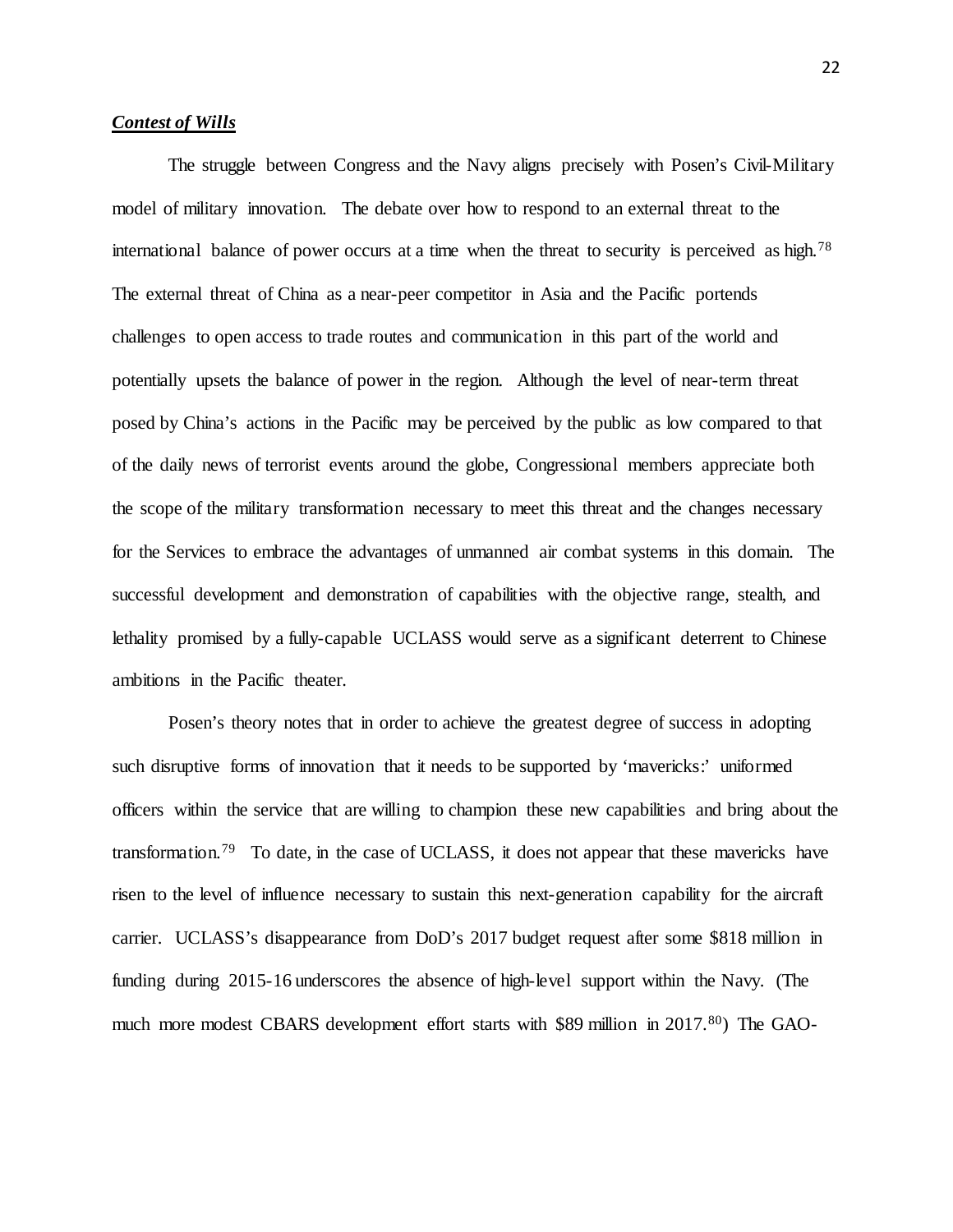reported budget profile in Figure 4 shows total sums to approximate value anticipated in 2011, but with substantially revised technical objectives associated with the tanker mission.<sup>[81](#page-34-4)</sup>



*Figure 4. CBARS budget profile submitted in DoD's 2017 budget request as noted in GAO Report 16-389R. This profile largely reflects the plans dating back to 2011 but with much revised technical objectives.*

Details remain forthcoming, but recent reporting points to a non-stealthy configuration that leverages the technical advancements in aircraft control developed under UCLASS and an iterative airframe development approach<sup>82</sup> that pushes the completion date past  $2020$  (see Figure 4). Longer term, supporting strike functions could be incorporated, but the hard choices to retain manned systems as centerpiece of airpower concepts were made back in 2006. 2006 was a critical year for the Joint Strike Fighter and the decision was made to "pour hundreds of billions of dollars into a complex, decades-long effort to build thousands of stealthy F-35 Joint Strike Fighters to replace most of the Cold-War vintage warplanes then in service for the Air Force, Navy, and Marine Corps." [83](#page-34-6) This context provides insight to the departure from the innovation pathway envisioned in the 2005 UAS Roadmap in Figure 3 as the underlying assumptions were that the scale of investment for UAS would be comparable to those made JSF. Maturing the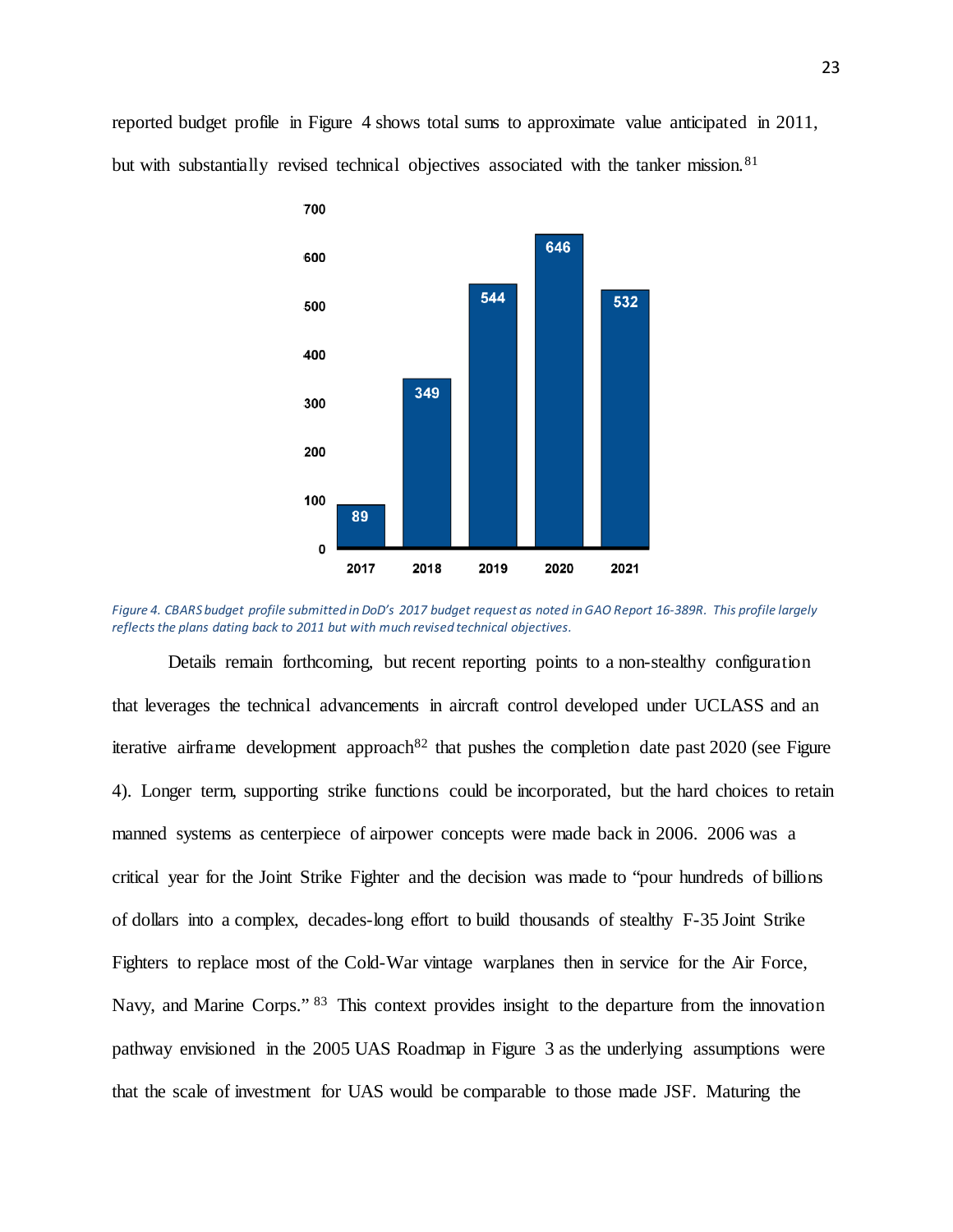technologies and winning support of the manned-fighter community through a slower, more deliberate development may eventually create a stronger case for unmanned system, and thus more support within the service. In an interview with Congressman Forbes shortly after the announcement that CBARS would replace UCLASS, Forbes appeared to acquiesce commenting that "current cost constraints preclude [us] from making the investments for now.["84](#page-34-27) The Navy ultimately proved to be the dominant apex in the iron triangle fight over UCLASS.

Posen notes in his theories of innovation the need for internal support within the affected services to achieve success in transition.<sup>[85](#page-34-28)</sup> Grissom discusses the lack of documented studies that bring this aspect of innovation into clear focus. These may indicate the importance of 'bottoms-up' innovation as a counterbalance to the dominant theories of 'top-down' approaches.<sup>[86](#page-34-7)</sup> More recent efforts by Tom Pierce<sup>[87](#page-34-29)</sup> to fill this void have provided the observation that the style of this internal support can have a significant impact on their success as well. In particular, distinguishing between the types of innovation and the complimentary style of internal support were central to the success in the naval innovation case studies presented. Innovations were categorized as either sustaining or disruptive, the former occurring in wellestablished military roles and the latter placing the organization on *a new performance trajectory*. [88](#page-34-8) Misaligning the type of innovation with the wrong style of internal leadership was cited as equally important as recognizing the type of external forces of innovation at work. The transformation of UCLASS from a classic top-down, civil-military, disruptive innovation approach to CBARS, which may turn out to have better internal, bottoms-up support. By making carrier-based refueling more efficient and returning F-18's used for this purpose to their normal strike missions, CBARs has the potential to achieve success where UCLASS did not. Revisiting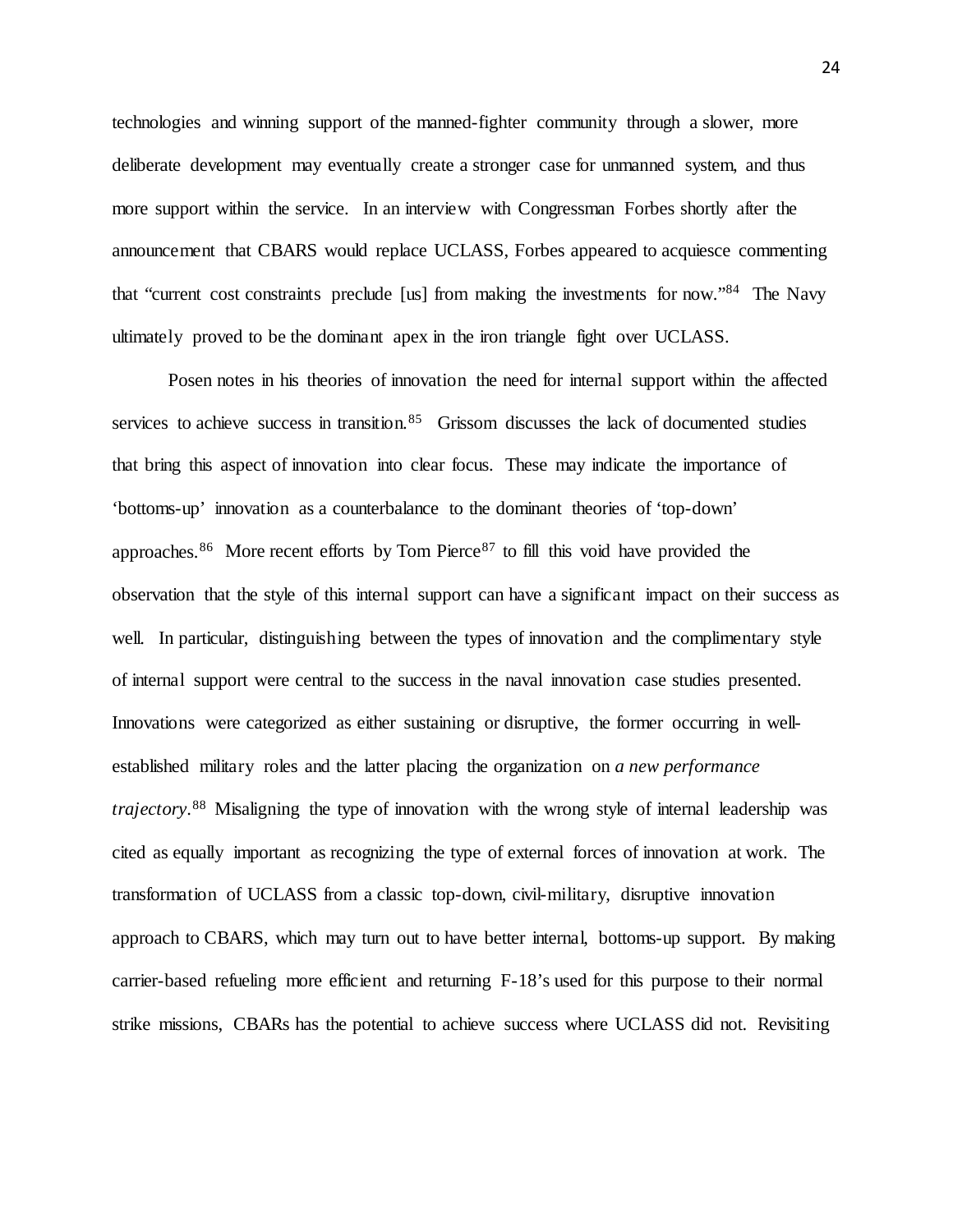the CBARS development from this perspective in a few years will be an interesting exercise for innovation theorists going forward.

#### *Intraservice Rivalry Muted*

Intraservice competitive theories of innovation as proposed by Steve Rosen do not appear to be applicable to the UCLASS/CBARS saga except for similarities in the potential cultural conflict between manned and unmanned flight systems. Each of the armed services have faced this deeper cultural issue when wrestling with the integration of robotic systems into air, ground, surface and even subsurface communities. As of yet, the Navy has not attempted to spur this type of competition internally by creating independent organizations that would focus on unmanned air systems and placing them in competitive positions with manned platforms. The current approach of focusing CBARS on a mission set that compliments and extends the capability of the current and emerging set of manned fighter capabilities on the carrier was proffered by the Navy as far back as 2013 when the Rear Admiral Manazir commented in his vision of the UCLASS and a Tomcat-sized, 70,000- to 80,000-lb platform that could give gas to "extend the range of the tactical fighter fleet—particularly the Lockheed Martin F35C Joint Strike Fighter.["89](#page-34-30) Thus, if anything, intraservice rivalry regarding UCLASS has been minimized as the Navy plans to integrate the advantages of unmanned systems by shifting the less glamorous roles to them.

#### *USAF Avoided the Fight*

The third top-down means of driving innovation depends on interservice competition. Owen Cote has made clear cases for large-scale change being driven by the potential access to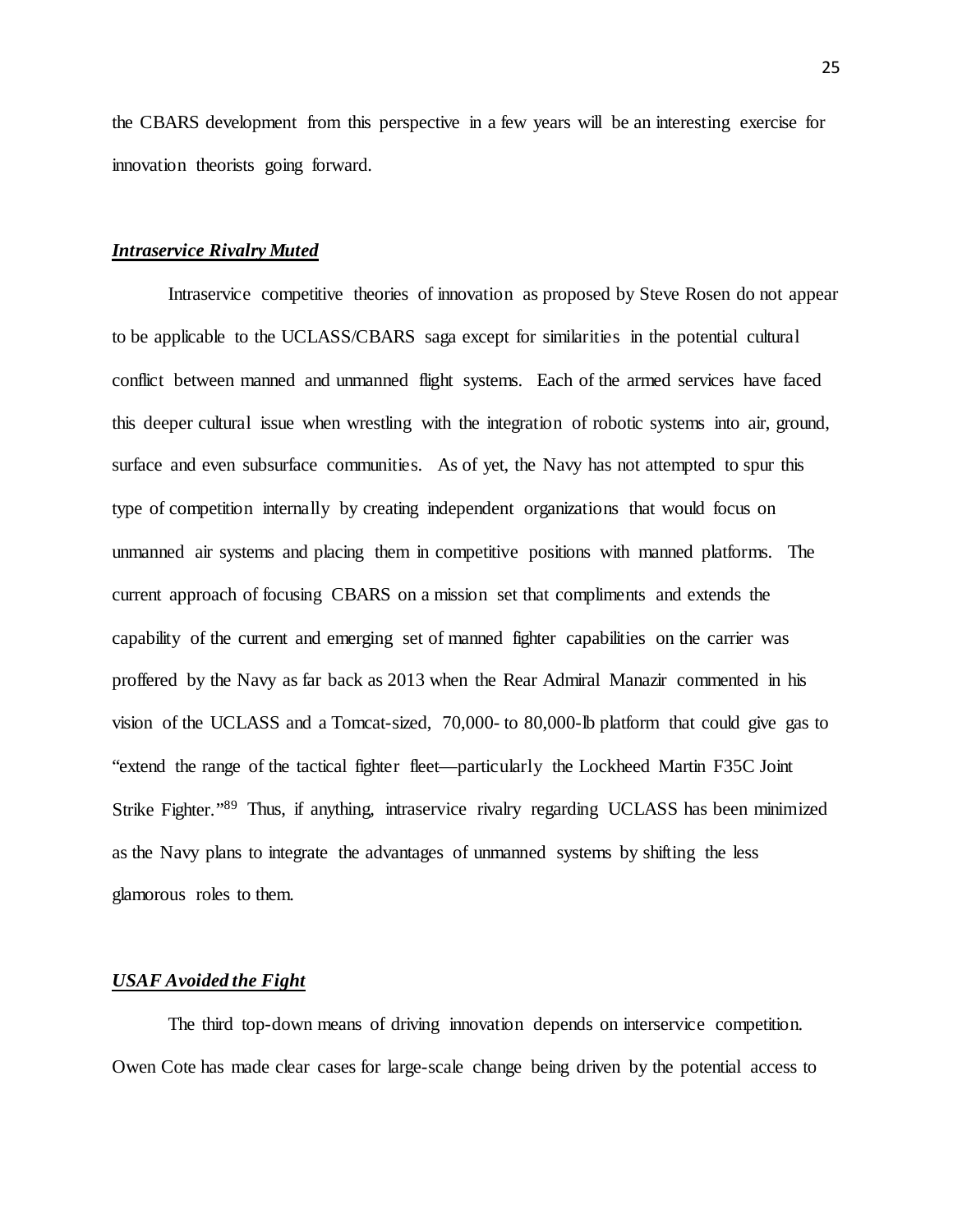new missions and their associated fiscal support and dominance between the services. Early in the armed UAS history, forced marriages of J-UCAS sought to temper some of these conflicts, but the USAF abandoned this approach early to focus resources on the effort that eventually became Long-Range Strike Bomber (LRS-B).<sup>[90](#page-34-10)</sup> If anything, the USAF sought to let the Navy take on the responsibility and expense of maturing the technology and, since the Navy was in the midst of a self-identity crisis on the relevance of the carrier in the face of emerging A2/AD threats, they likely had more motivation to take up the charge. The USAF retained its position of supporting the strategic long-range strike mission while providing an opening to future reinvestment and harvesting a more mature technology base through a reference in the fiscal year 2016 budget request for LRS-B that included the potential for it to be *optionally-manned.* [91](#page-34-11) There remains the potential for legitimate interservice rivalry over the unmanned combat mission to emerge and help drive the innovation and adoption of the fully-capable UAS technology.

#### *Which Service Culture is better Aligned with UCLASS?*

Cultural aspects within the services have a significant impact on the viability of changes imposed through technological innovation and a host of theorists have outlined the discussion of how internal forces shape these changes. Theo Farrell argues that "culture sets the context for military innovation, fundamentally shaping organizations' reactions to technological and strategic opportunities<sup>"[92](#page-34-13)</sup> and suggests that the change can be imposed either by strong senior leaders in the service who shape culture, by external shocks, or even by international competition to keep up with allies or adversaries.<sup>[93](#page-34-33)</sup> James Hasik cites a particularly apt example for the adoption of new methods of air power as seen through the lens of the USAF and Navy cultures:

Consider how the US Air Force's acceptance of armed drones took much longer than the US Navy's embrace of cruise missiles. The surface admirals wanted an offensive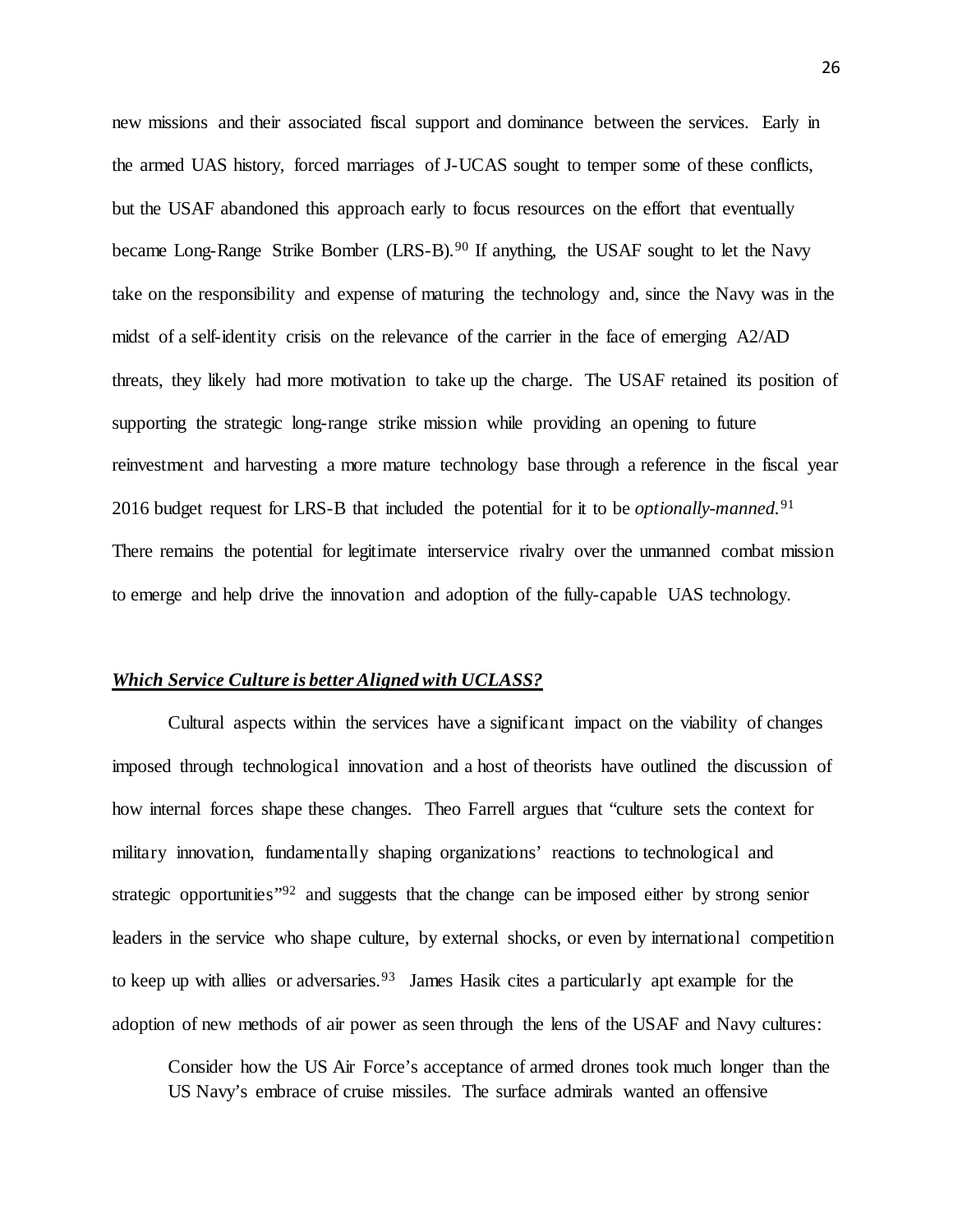weapon, but the fighter generals were not interested in flying missions from a cubicle. Serious adoption took direction from Defense Secretary Gates and his appointment of Norton Schwartz, a transport pilot, as chief of staff.<sup>[94](#page-34-54)</sup>

Finally, Elizabeth Kier *rejects external security threats as the prime driver of innovation*<sup>[95](#page-34-34)</sup> and argues that the cultural frame of the organization and even the countries involved shape their ability to incorporate new ways of fighting, as in the historic example of the failure of British and French forces to foresee and prepare to face the new German *Blitzkrieg* developed during the interwar period. [96](#page-34-55) The cultural influences of the Navy may be well-suited to incorporating the UCLASS/CBARS system into their way of fighting, especially since it offers a reasonably-clear path to cutting their dependence on land-based refueling systems and meshes well with their *independence of spirit that leads the service to favor standalone capabilities*. [97](#page-34-35) This capability grows in importance with the push to support more complex engagements in distant arenas associated with the A2/AD environment of the Pacific. The Navy also stands to benefit from the millennial culture of young aviators who grew up as digital natives of the computer revolution and may overtime develop alternate employment methods for the proposed unmanned systems as they are integrated into the carrier air wing. This younger generation of naval officers may be more sympathetic to the potential gains that can be harvested from advanced technologies than their seniors. This organic, bottom-up source of innovation will need some nourishment from above if it is to make real progress beyond the initial CBARS demonstrations.

Competing cultural influences, at least within the USAF, may also serve to dampen enthusiasm within the officer corps for more rapid adoption as the composition of the airmen engaged in the operation of RPA's changes to include those from the enlisted ranks. Driven by the demands of growing mission sets and limits to available cadre, the Air Force is embarking on this cultural shift.<sup>98</sup> Although this aligns the Air Force with the Navy and Army who have long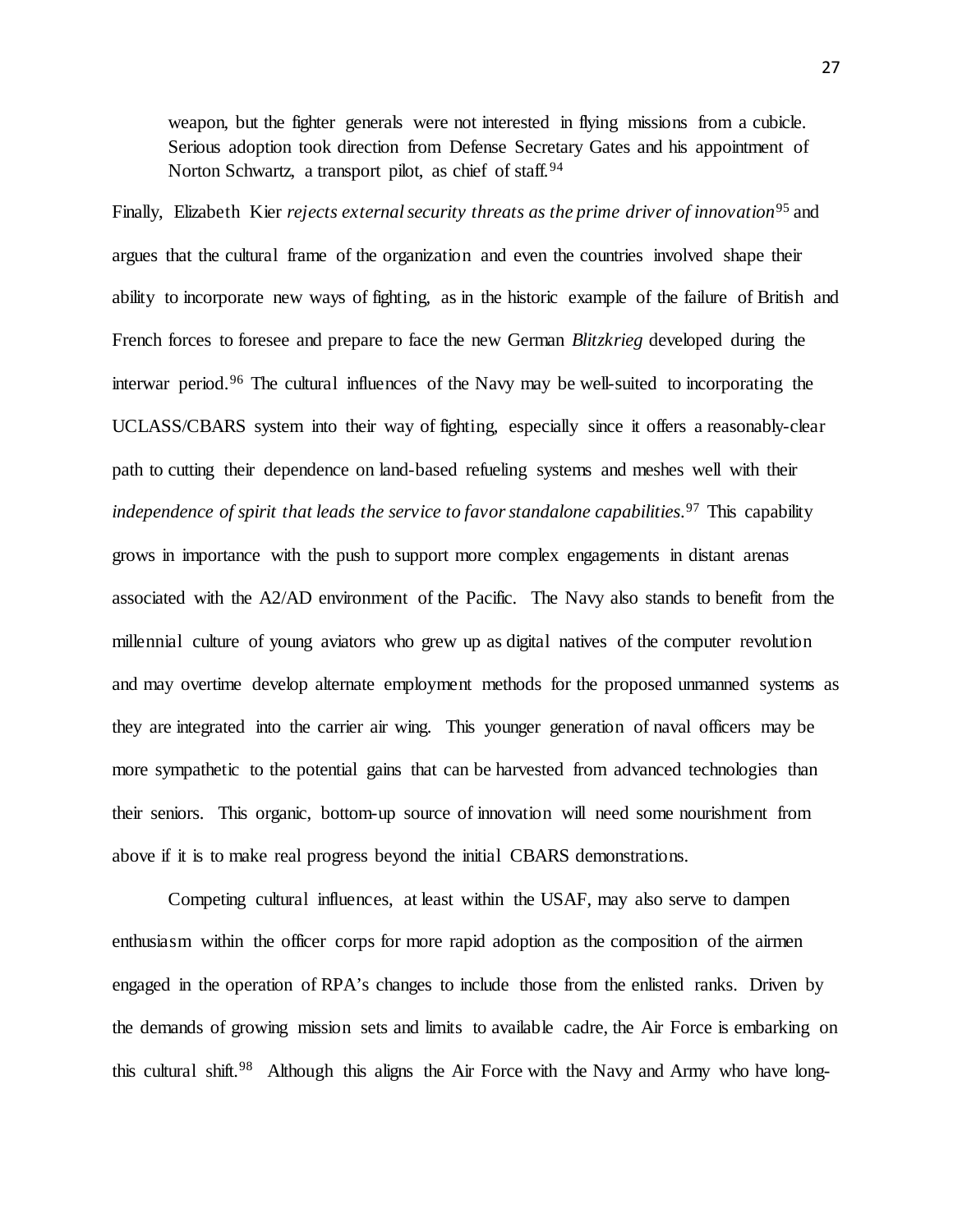employed warrant officers and enlisted in airborne combat roles, it represents a significant change for the USAF. The new policy is being focused initially on the ISR mission of the RQ-4, but "there are not limitations on enlisted members employing weapons" <sup>[99](#page-34-56)</sup> potentially signaling their incorporation in the armed Predator and Reaper roles in the future. It is uncertain how this potential change in pilot status (and fighter pilot status in particular) will impact future adoption of UAS technologies by the Air Force. Longer term, the cultural imperative within the USAF to maintain its technical lead over other services as well as our adversaries will overcome these impediments to adoption of these new capabilities.

In summary, each of the theories of innovation provide insights into the ongoing struggle to incorporate the UCLASS capabilities into the Navy's force structure. Posen's Civil-Military model provides an accurate template through which to view the public debate between Congress and their Naval counterparts. Although actively engaged in the development, the Navy has been reluctant to adopt the technology as aggressively as Congress has advised to meet what they view as growing threats in future A2/AD environments. Intra- and interservice rivalry theories of innovation have only seen minor degrees of alignment with the Navy pushing UCLASS into the more limited tanker role and the USAF largely avoiding entanglement in the discussion. Cultural influences on the process of innovation, as explored by Farrell and Kier, have not seen much exposure in the public debate so far, but may have longer term and more profound effects on the degree of adoption within all the services. The Navy's UCLASS struggle is only the latest in a larger set of cultural challenges associated with unmanned combat systems being addressed by the services. Given the tepid approach the Navy is now taking with CBARS, the Secretary of Defense and Congress may find it necessary to purposefully instigate rivalry between or within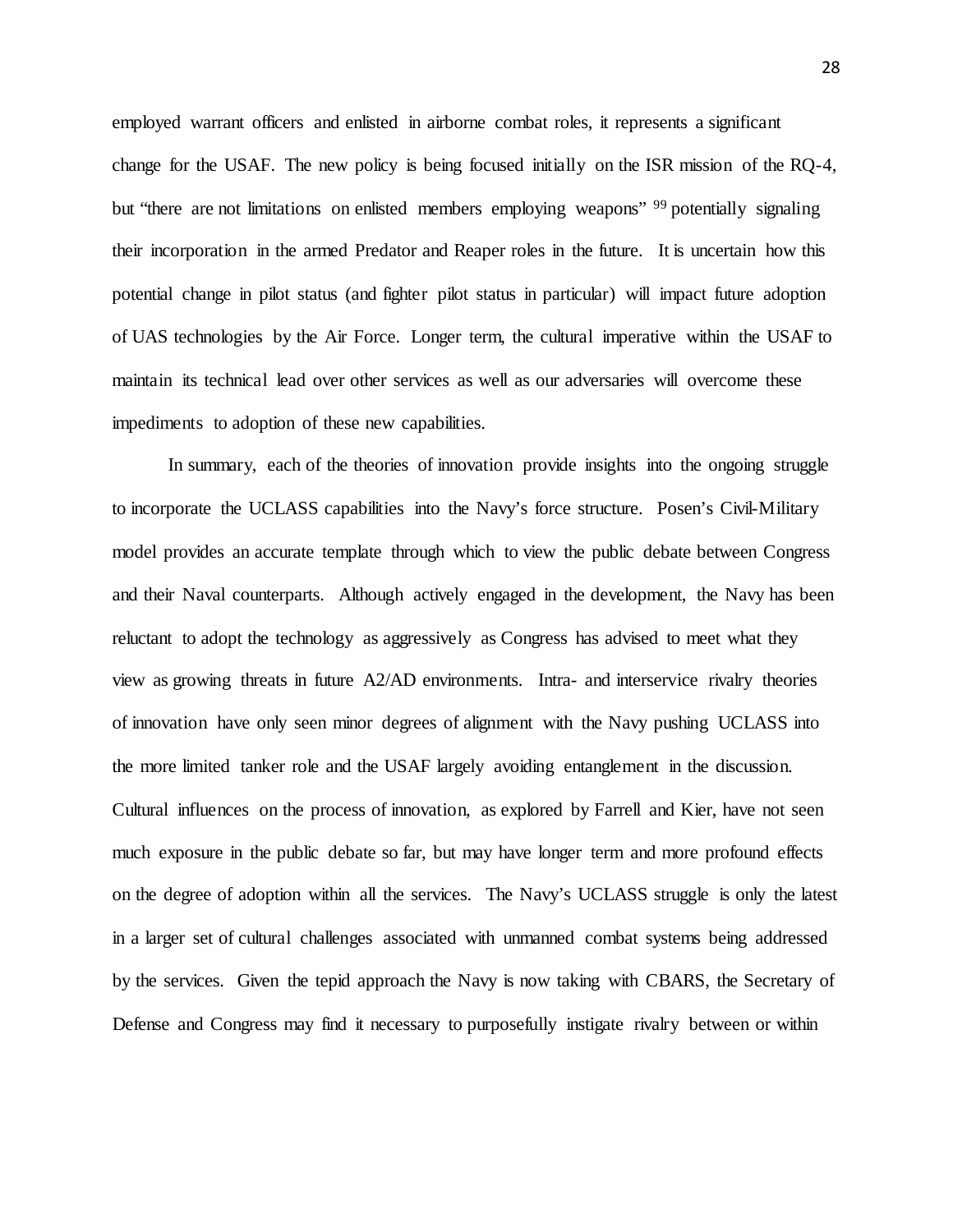the services to create a greater sense of urgency to incorporate these new technologies to support power projection in the A2/AD airspace.

#### *Tis better to have loved and lost…?*

Secretary of Defense Chuck Hagel clearly directed the DoD to the pursue innovation in a 2014 memo: "We are entering an era where American dominance in key warfighting domains is eroding, and we must find new and creative ways to sustain, and in some areas expand, our advantages even as we deal with more limited resources. This will require a focus on new capabilities and becoming more efficient in their development and fielding.["100](#page-34-19) UCLASS could have been the crown jewel in the development of next-generation naval combat capability and the first component of DoD's Third Offset. The UCAS technology development program that preceded UCLASS was well-funded and the required technology was proven ready for engineering and manufacturing development. At initiation of the UCLASS program, all corners of the iron triangle, to include the Navy, were firmly behind a fully-capable UCLASS that stood to transform the Navy's power projection from manned to unmanned systems in A2/AD airspace.

From such a promising start at innovation, UCLASS ran into resistance in the Navy that offers proof for an oft-cited claim that bureaucracies resist innovation that threaten the *status quo*. Over the course of five years, the Navy systematically eroded the requirements for UCLASS until they finally succeeded in converting the next-generation unmanned combat system into a tanker that supports traditional manned missions. Without an advocate from within the Navy leadership to champion transformation, further attempts at innovation will likely suffer the same fate as UCLASS. It seems clear through history that, due to bureaucratic inertia, the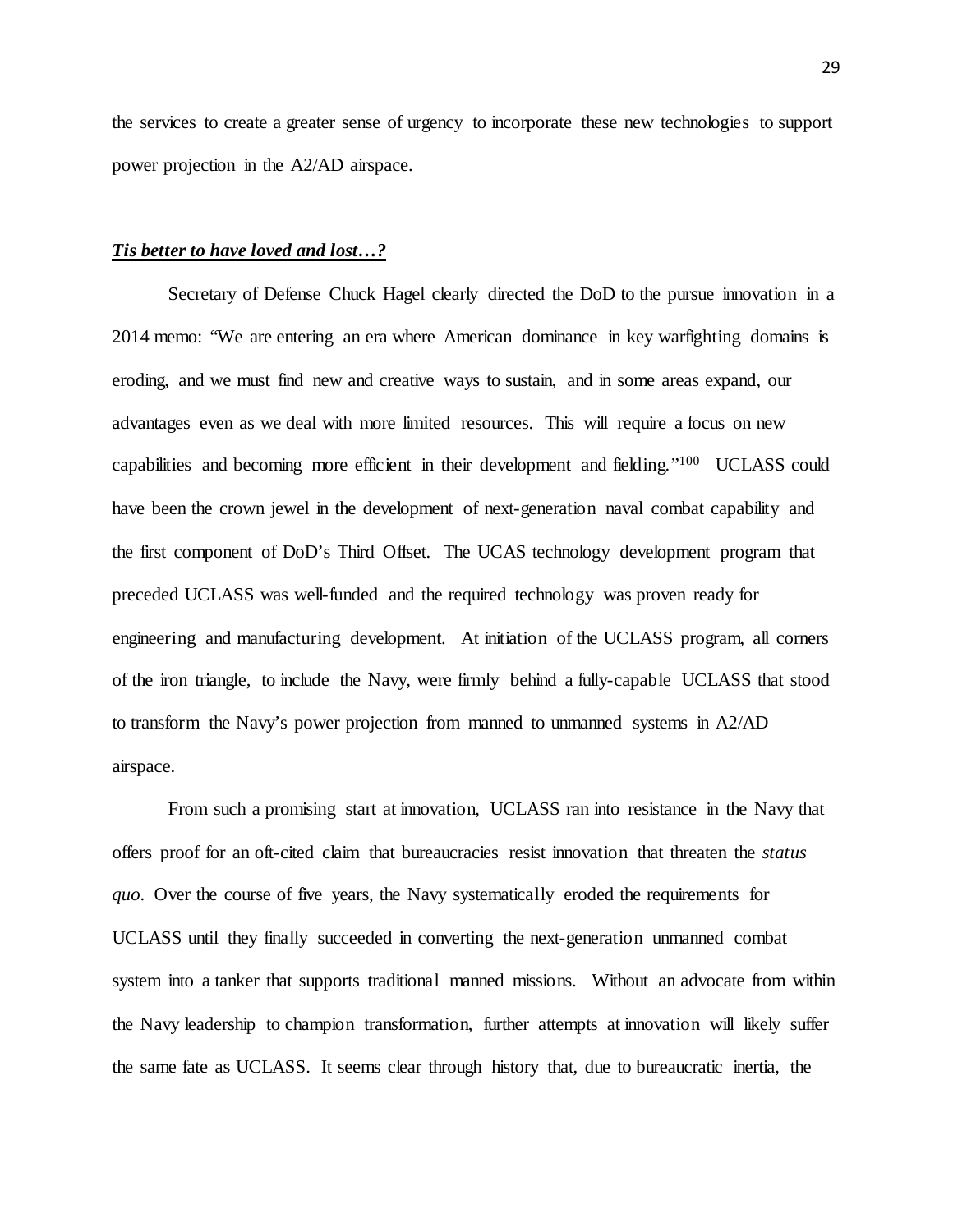services will not deliver innovation without vision and leadership. Even in the midst of calls for a Third Offset strategy and generous support from Congress, the Navy suppressed the best promise for innovation in this generation. Inspiring and visionary leadership as well as the adoption of the innovative longbow were essential for Henry V's conquest of Northern France and his victory at Agincourt. Similarly, strong, visionary leadership is necessary if the Navy is going to adopt technologies that are essential for the next-generation of naval power projection. We might well ask: wherefore is our Prince Hal that will bring us innovation?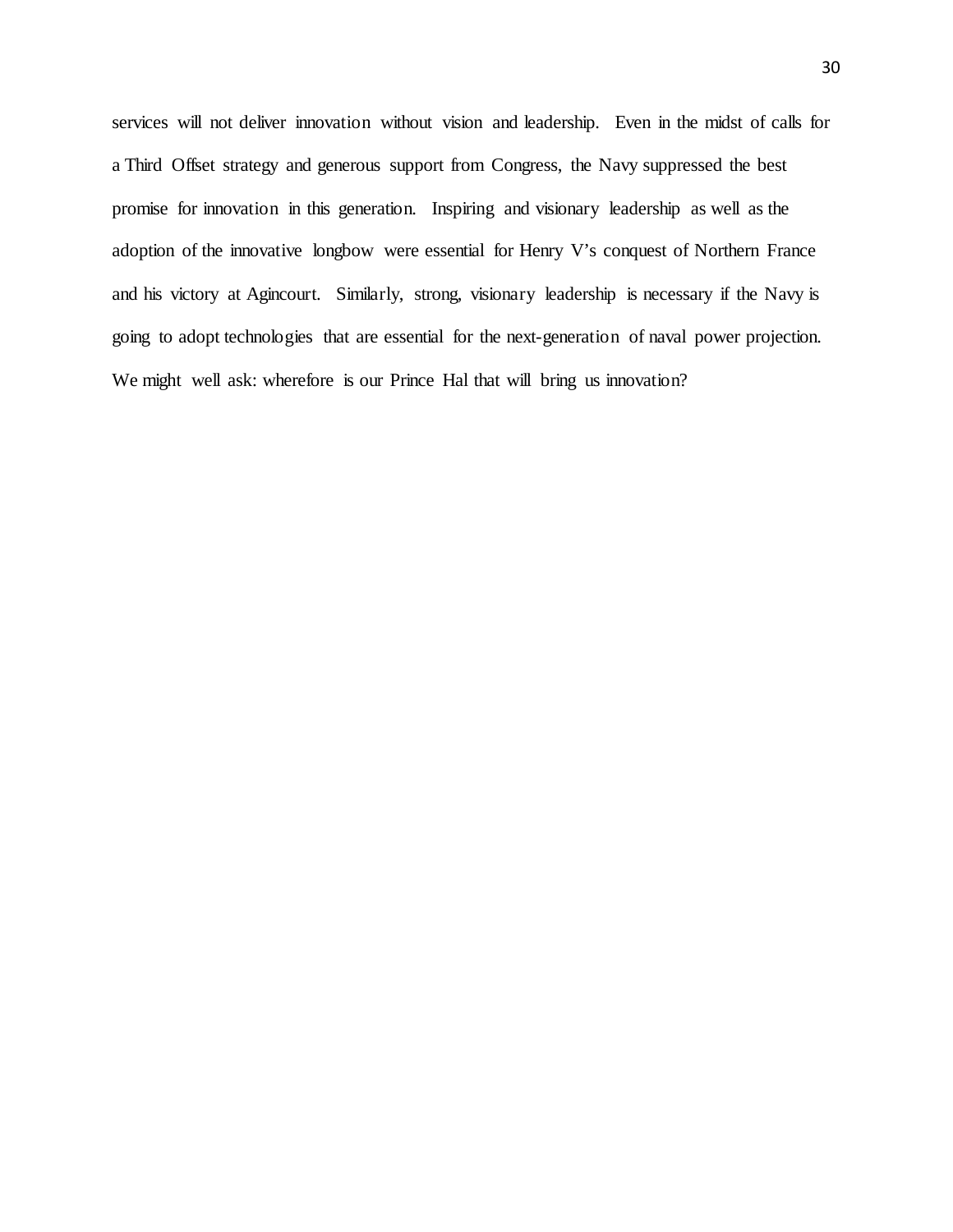- <span id="page-31-1"></span>2 Robert Martinage, Testimony "Hearing before the Subcommittee on Seapower and Projection Forces of the Committee on Armed Services", House of Representatives, 113th Congress, Second Session, 16 Jul 2014.
- <span id="page-31-2"></span>3 Office of the Secretary of Defense, *Sustaining U.S. Global Leadership: Priorities for 21st Century Defense*, Washington, DC, Jan 2012. (http://archive.defense.gov/news/Defense\_Strategic\_Guidance.pdf)
- <span id="page-31-3"></span>4 The *Valley of Death* for technology transition is described well by Anthony E. Pusateri, et al, "Bridging the Technology Valley of Death in Joint Medical Development," Defense Acquisition University, Nov 2015, Accessed 14 Apr 2015 at http://dau.dodlive.mil/2015/10/14/bridging-the-technology-valley-of-death-in-jointmedical-development/ as noted below:

"One of the most difficult transitions in a product's life cycle is the transition from the science and technology (S&T) environment to advanced development (AD). Transition planning is necessary to bridge this technology "Valley of Death" in which promising technologies frequently are delayed or fail to make the transition. Without successful transitions, intellectual and financial investments in research do not translate to improved capabilities for the U.S. military."

Also see *Accelerating Technology Transition: Bridging the Valley of Death for Materials and Processes in Defense Systems (2004),* National Research Council, 2004, The National Academies Press.

- 5 Barry R. Posen, *The Sources of Military Doctrine: France, Britain, and Germany between the world wars*, Cornell University Press, NY, 1984.
- 6 Stephen P. Rosen, *Winning the Next War: Innovation and the Modern Military*, Cornell Studies in Security Affairs, 1994.
- 7 Owen Cote, "The Politics of Innovative Military Doctrine: The US Navy and Fleet Ballistic Missiles,"Ph. D. diss., MIT, January 1996.
- 8 Harvey M. Sapolsky, "Targeting Polaris" in Henry Sokolski, ed., Getting MAD, Carlisle PA: Strategic Studies Institute, 2004.
- 9 Theo Farrell and Terry Terriff, *The Sources of Military Change: Culture, Politics, Technology*, Boulder, Lynne Rienner, 2002.
- 10 Elizabeth Kier, *Imagining War: French and British Military Doctrine Between the Wars*,
- 11 Mary Schumacher, "Trident: Setting the Requirements," Case Study. Harvard University. John F. Kennedy School of Government. Case No. Cl5-88-802.0.1987.
- 12 Sapolsky, Ibid.

 $\overline{a}$ 

- 13 Jeremiah Gertler, "F-35 Joint Strike Fighter (JSF) Program: Background and Issues for Congress: RL30563," Congressional Research Service: Report 1-125, International Security & Counter Terrorism Reference Center, 2009, EBSCOhost (accessed January 25, 2016).
- 14. "Assessment Needed to Address Affordability Challenges." GAO Reports i-39. International Security & Counter Terrorism Reference Center, EBSCOhost (accessed January 25, 2016).
- 15 Reagan Hagel, Library Speech, 15 Nov 14.
- 16 Chuck Walker, *Atlas: The Ultimate Weapon,* Apogee Books, 2005.
- 17 B-52 AF Fact Sheet: http://www.af.mil/AboutUs/FactSheets/Display/tabid/224/Article/104465/b-52 stratofortress.aspx (accessed 6 Apr 16)
- 18 Graham Spinardi, *From Polaris to Trident: The Development of US Fleet Ballistic Missile Technology*, Cambridge University Press, 6 Jan 1994.
- 19 David C. Aronstein and Albert C. Piccirillo, *Have Blue and the F-117A: Evolution of the "Stealth Fighter,"* AIAA, 1997.
- 20 B-2 AF Fact Sheet: http://www.af.mil/AboutUs/FactSheets/Display/tabid/224/Article/104482/b-2-spirit.aspx (accessed 8 Apr 16).

<span id="page-31-0"></span><sup>1</sup> Office of the Secretary of Defense, *Sustaining U.S. Global Leadership: Priorities for 21st Century Defense*, Jan 2012.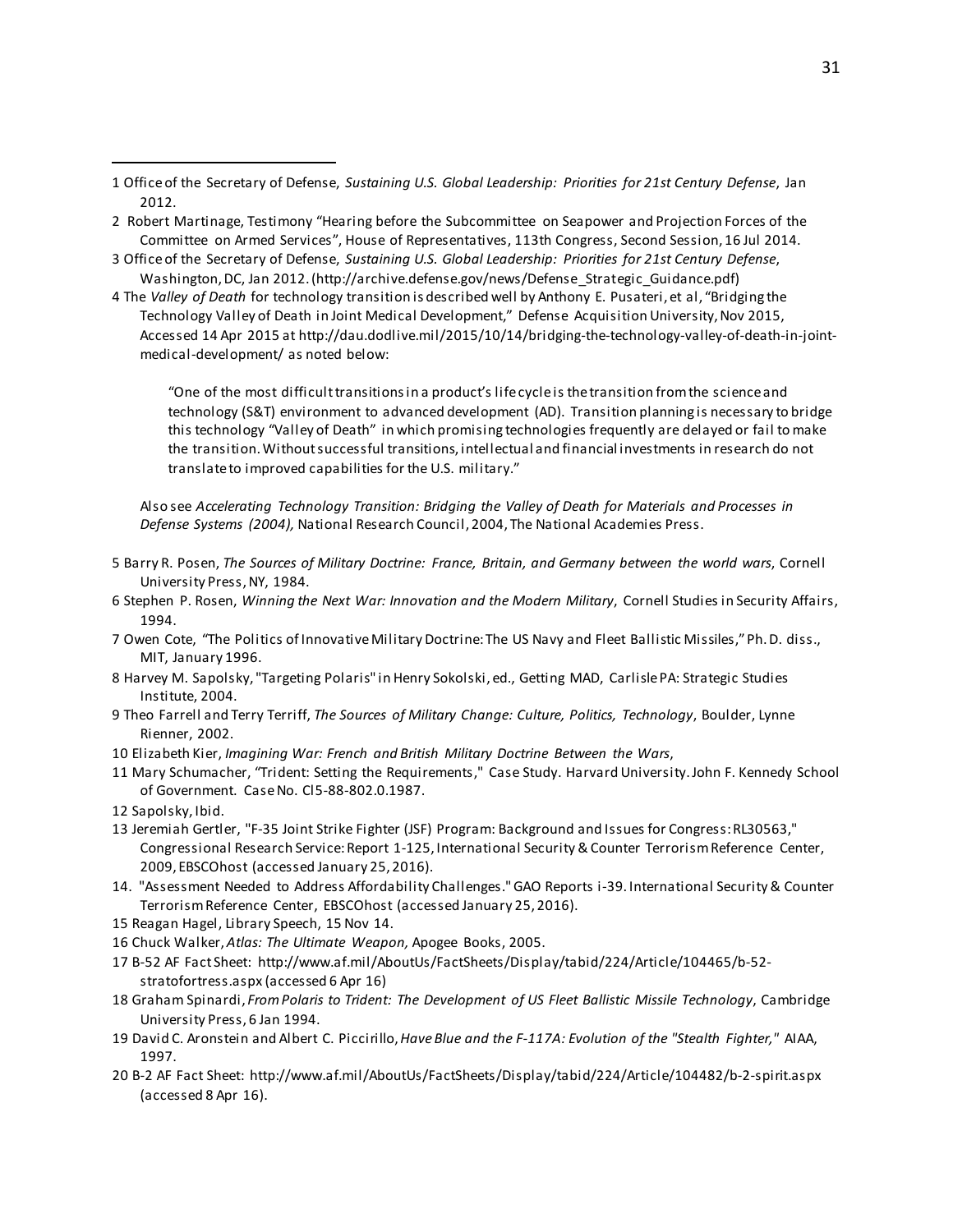21 Michael Russell Rip, and James M Hasik, *The Precision Revolution*: *GPS and the Future of Aerial Warfare*, Naval Institute Press, Annapolis, MD, 2002.

23 Bob Work, Deputy Secretary of Defense Speech, "The Third U.S. Offset Strategy and its Implications for Partners and Allies," Willard Hotel, Washington, D.C., 28 Jan 2015.

24 Ibid.

 $\overline{a}$ 

- 25 Brad Plumer, "America's staggering defense budget, in charts," *The Washington Post*, 7 Jan 13. (https://www.washingtonpost.com/news/wonk/wp/2013/01/07/everything-chuck-hagel-needs-to-knowabout-the-defense-budget-in-charts/) (accessed 8 Apr 16)
- 26 CSBA Online (http://csbaonline.org/publications/2014/10/toward-a-new-offset-strategy-exploiting-u-s-longterm-advantages-to-restore-u-s-global-power-projection-capability/) (accessed 8 Apr 16).
- 27 In the *Toward a New Offset Strategy* white paper, CSBA uses N-UCAS to distinguish a true naval umanned combat system from the system that UCLASS has become.
- 28 Robert Martinage, *Toward a New Offset Strategy: Exploiting U.S. Long-Term Advantages to Restore U.S. Global Power Projection Capability*, Center for Strategic and Budgetary Assessments, 27 Oct 14.
- 29 Office of the Secretary of Defense, Unmanned Aerial Vehicles Roadmap 2002-2027, Dec 2002.
- 30 Amy Butler, "DARPA Will Lead Joint UCAV Office," *Inside Defense*, Inside Washington Publishers, Washington D.C.: June 24, 2003, p 8-9.
- 31 JUCAS Overview, DARPA, http://archive.darpa.mil/j-ucas/J-UCAS\_Overview.htm
- 32 US Government Accountability Office,*Unmanned Aircraft Systems: New DOD Programs Can Learn from Past Efforts to Craft Better and Less Risky Acquisition Strategies*, GAO-06-447, GAO Report to the Committee on Armed Services, U.S. Senate, Mar 2006, p20.
- <span id="page-32-0"></span>33 Office of the Secretary of Defense, *Quadrennial Defense Review Report*, Washington, DC, February 6, 2006, p. 46. (http://www.defense.gov/qdr/report/Report20060203.pdf)
- <span id="page-32-1"></span>34 B. Sweetman, "LRSB: Why Northrop Grumman Won Next U.S. Bomber," *Aviation Week & Space Technology*, 2015.
- <span id="page-32-2"></span>35 Office of the Secretary of Defense, *Quadrennial Defense Review Report*, Washington, DC, February 6, 2006, p. 46. (http://www.defense.gov/qdr/report/Report20060203.pdf)
- <span id="page-32-3"></span>36 NG press release: http://www.northropgrumman.com/Capabilities/x47bucas/Pages/default.aspx
- <span id="page-32-4"></span>37 US Government Accountability Office, "Unmanned Carrier-Based Aircraft System: Navy Needs to Demonstrate Match between Its Requirements and Available Resources," GAO-15-374, May 2015, (http://www.gao.gov/assets/680/670010.pdf)
- <span id="page-32-5"></span>38 Sam LaGrone, "AUVSI 2013: UCLASS Requirements Modified Due to Budget Pressure", *USNI News*, 14 Aug 2013, (http://news.usni.org/2013/08/14/auvsi-2013-uclass-requirements-modified-due-to-budget-pressure)
- 39 "Defense Acquisitions: Assessments of Selected Weapon Programs," GAO Report GAO-11-233SP, 29 March 2011, accessed 29 March 2016 at http://www.gao.gov/assets/320/317086.html. The report states "As a result, program acquisition unit costs for the F-22 Raptor have almost tripled, from \$139 million to \$412 million per airplane."
- 40 "How Much Does the F-35 Cost? Producing, Operating and Supporting a 5th Generation Fighter," Lockheed-Martin Lightning II Website, Accessed 29 March 2016 at https://www.f35.com/about/fast-facts/cost. The GAO has not published a definitive cost per aircraft for the JSF since the aircraft is still in production and the program is subject to a host of on-going changes. Lockheed-Martin's website estimates the cost for the three variants under production to range from \$98M to \$116M per aircraft. The site does not detail what is and is not included in this cost, but it does include the benefit of the contracted number of aircraft anticipated to be purchased by the three services.
- 41 Jeremiah Gertler, "History of the Navy UCLASS Program Requirements: In Brief," *Congressional Research Service Report R44131*, p4.
- 42 LaGrone, Ibid.
- 43 Forbes, Randy, "Hearing before the Subcommittee on Seapower and Projection Forces of the Committee on Armed Services", House of Representatives, 113th Congress, Second Session, 16 Jul 2014.

44 Ibid.

45 McCain, John, letter to "The Honorable Ashton Carter, Secretary of Defense," 24 Mar 2015.

<sup>22</sup> Hagel speech, Nov 14.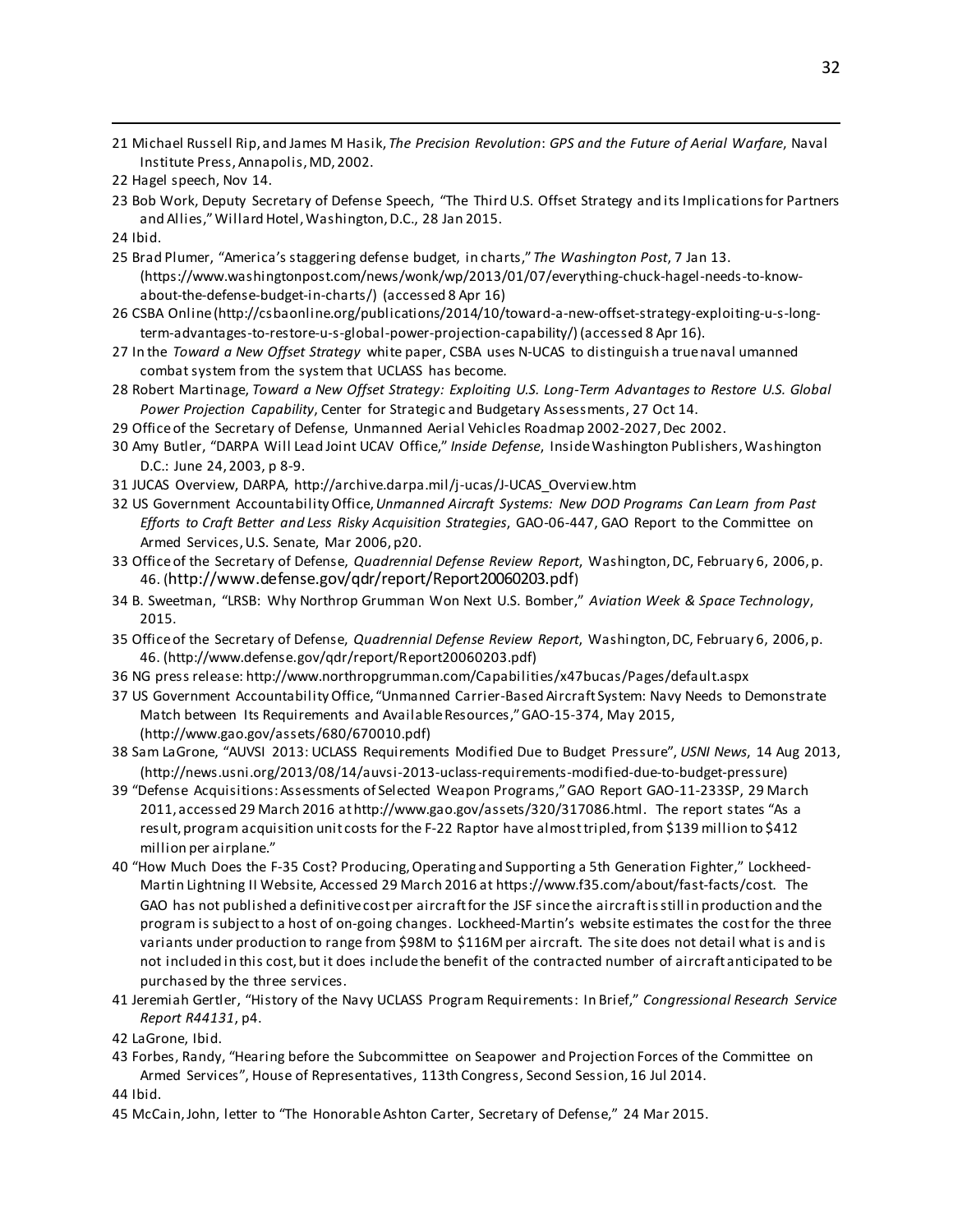46 Martinage, Ibid.

 $\overline{a}$ 

- 47 Shawn Brimley, testimony "Hearing before the Subcommittee on Seapower and Projection Forces of the Committee on Armed Services", House of Representatives, 113th Congress, Second Session, 16 Jul 2014.
- 48 Bryan McGrath, testimony "Hearing before the Subcommittee on Seapower and Projection Forces of the Committee on Armed Services", House of Representatives, 113th Congress, Second Session, 16 Jul 2014.
- 49 Ray Mabus, "Future Platforms: Unmanned Naval Operations," *War on the Rocks*, 21 Jan 14. (http://warontherocks.com/2014/01/futureplatformsunmannednavaloperations/)
- 50 Martinage, Ibid.
- 51 John Pike, "Unmanned Carrier-Launched Airborne Surveillance and Strike System (UCLASS)" program overview at http://www.globalsecurity.org/military/systems/aircraft/uclass.htm (retrieved 13 Jan 16).
- 52 Dave Majumdar, "Navy Issues Restricted UCLASS Draft Request for Proposal," *USNI News*, 17 April , 2014
- 53 "DAB Review of UCLASS Scheduled for Sept. 10; RFP Released Soon After," *Inside the Navy*, 23 Aug 2014.
- 54 Sydney J. Freedberg, "Congress Makes Navy Sweat On Carriers, UCLASS, LCS, & Cruisers," *Breaking Defense*, 30 Sep 15. (http://breakingdefense.com/2015/09/congress-makes-navy-sweat-on-carriers-uclass-lcs/)
- 55 Megan Eckstein, "House, Senate Armed Services Committees Agree to Support UCLASS, Additional Aircraft Procurement," *USNI News*, 29 Sep 15. (http://news.usni.org/2015/09/29/house-senate-armed-servicescommittees-agree-to-support-uclass-additional-aircraft-procurement)
- 56 Sam LaGrone, "Pentagon to Navy: Convert UCLASS Program into Unmanned Aerial Tanker, Accelerate F35 Development, Buy More Super Hornets," *USNI News*, 1 Feb 2016.
- <sup>57</sup> Dr Richard Shipe, Professor of Acquisition, National Defense University, personal discussion on UCLASS, 4 Feb 16.
- 58 See citation for *The Valley of Death* above for two notable references that provide collections of supporting analysis on the topic. A central work on failure organizations to innovate would be Clayton M. Christensen*, The Innovator's Dilemma: When New Technologies Cause Great Firms to Fail*, Harvard Business Review Press, 1997.
- 59 Randy Forbes, "Hearing before the Subcommittee on Seapower and Projection Forces of the Committee on Armed Services", House of Representatives, 113th Congress, Second Session, 16 Jul 2014.
- 60 James Q. Wilson, *Bureaucracy: What Government Agencies Do and Why They Do It,* Basic Books, 1989, p222.
- 61 Wilson, p222.
- 62 Wilson, p225
- 63 Wilson, p 232
- 64 Camel's Nose, "A metaphor for a situation where the permitting of a small, seemingly innocuous act will open the door for larger, clearly undesirable actions," Wiki, Accessed 25 March 2016 at https://en.wikipedia.org/wiki/Camel%27s\_nose#cite\_note-2.
- <span id="page-33-0"></span>65 "Unmanned Aircraft Systems (UAS) Roadmap 2005-2030," Office of the Secretary of Defense, 4 Aug 2005, pg 48.
- <span id="page-33-1"></span>66 UAS Roadmap 2005, Ibid.
- <span id="page-33-2"></span>67 UAS Roadmap 2013, Ibid.
- 68 UAS Roadmap 2013, Ibid.
- 69 Adam Grissom, "The Future of Military Innovation Studies," *The Journal of Strategic Studies,* Vol. 29, No. 5, 905- 934, Oct 2006.
- <span id="page-33-3"></span>70 Cote, p 6.
- <span id="page-33-4"></span>71 Grissom, p 919.
- <span id="page-33-5"></span>72 Cote, p 41.
- <span id="page-33-6"></span>73 Forbes, Ibid.
- 74 Ibid.
- <span id="page-33-7"></span>75 Chuck Hagel, Memorandum for Deputy Secretary of Defense, Subject: The Defense Innovation Initiative, Office of the Secretary of Defense, Washington, DC, 15 Nov 14.
- 76 Richard Whittle, "Navy Refueling Drone May Tie into F-35s," Breaking Defense, 22 March 2016, Accessed 25 March 2016 at http://breakingdefense.com/2016/03/navy-refueling-drone-may-tie-into-f-35s-f-22s/.
- 77 Lee Hudson, "Forbes: Pentagon has discussed changing UCLASS to an unmanned tanker," *Inside Defense*, 2 Feb 16.
- 78 Barry R. Posen, *The Sources of Military Doctrine: France, Britain, and Germany between the world wars*, Cornell University Press, NY, 1984, pp.212-13, as explained by Pierce, *Warfighting and Disruptive Technologies*, pp.4-5.